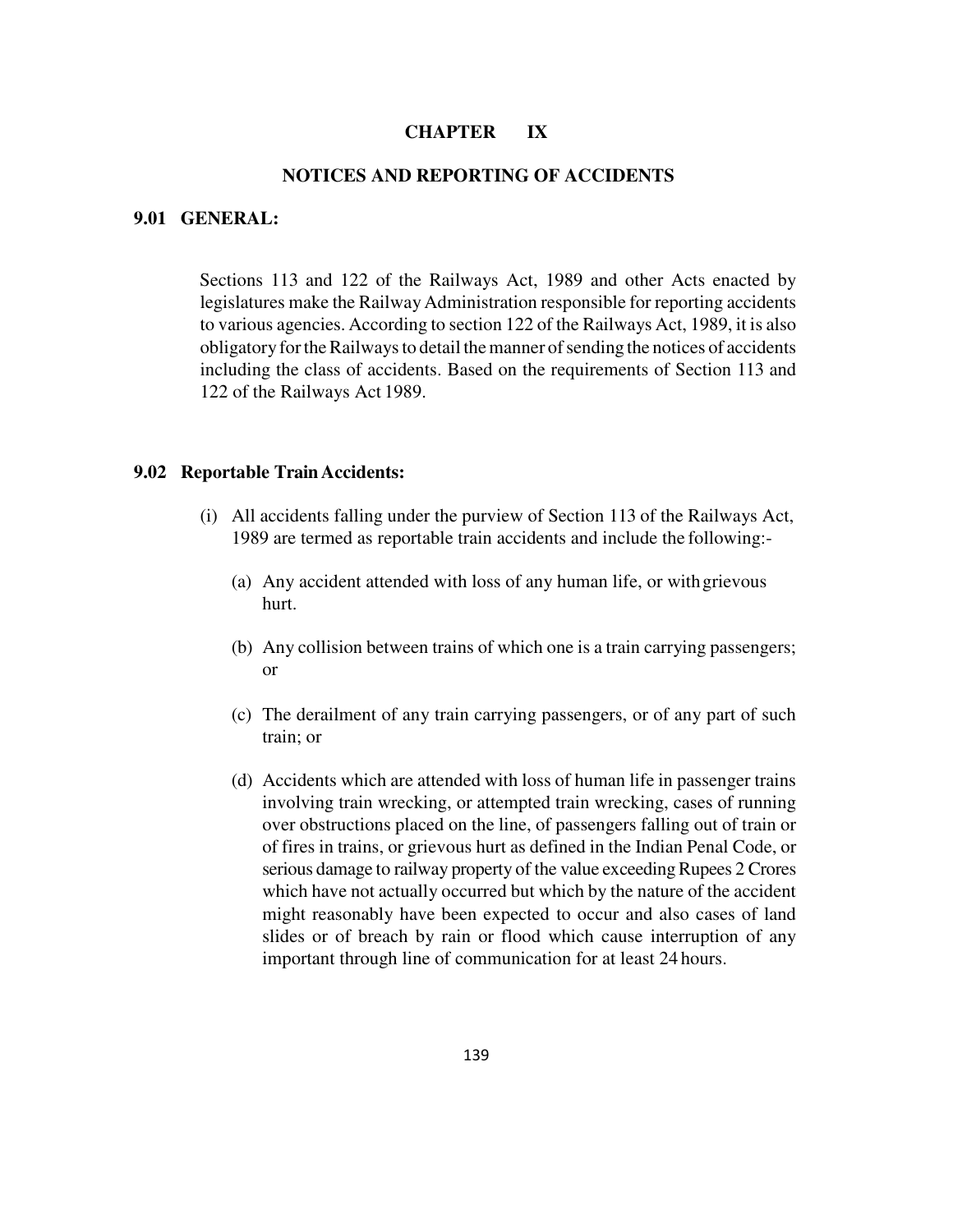#### (ii) **Responsibility for sending notices, to whom to be sent and mode thereof**:

Whenever any accident falls under section 113 of the Act (hereinafter referred to as "Reportable train accident") occurs in the course of working a railway, the Station Master nearest to the place at which the accident has occurred, or, where there is no Station Master, the Railway Servant in-charge of the section of the railway on which the accident has occurred or any other Station Master in charge of a section of a railway to whom the report of the accident is made, shall give notice of the accident through telephone to the Commissioner of Railway Safety, the District Magistrate and the District Superintendent of Police of the district in which the accident has occurred or such other Magistrate or Police Officer as may be appointed in this behalf by the State Government concerned and by telephone or through special messenger or such other quick means as may be available, to the Superintendent of Railway Police, and to the Officer-in-charge of the Police station within the local limits of which the accident has occurred.

(iii) The Railway administration within whose jurisdiction the accident occurs, as also the railway administration to whom the train involved in the accident belongs, shall without delay, give notice of the accident to the State Government and the Commissioner having jurisdiction over the place of the accident.

#### **9.03 Particulars to be given in the notices**:

The notices mentioned shall contain the following particulars, namely: -

- i) Kilometreage or station or both, at which the accident occurred.
- ii) Time and date of the accident.
- iii) Number and description of the train or trains.
- iv) Nature of the accident.
- v) Number of people killed or injured, as far as is known.
- vi) Cause of the accident as far as known.
- vii) Probable detention to traffic.

#### **9.04 Railway servant to report accidents**

(a) Every Railway servant shall report, with as little delay as possible , every accident occurring in the course of working the railway , which may come to his notice and such report shall be made to the nearest station master or where there is no Station Master to the Railway servant in charge of the section of the Railway of which accident has occurred.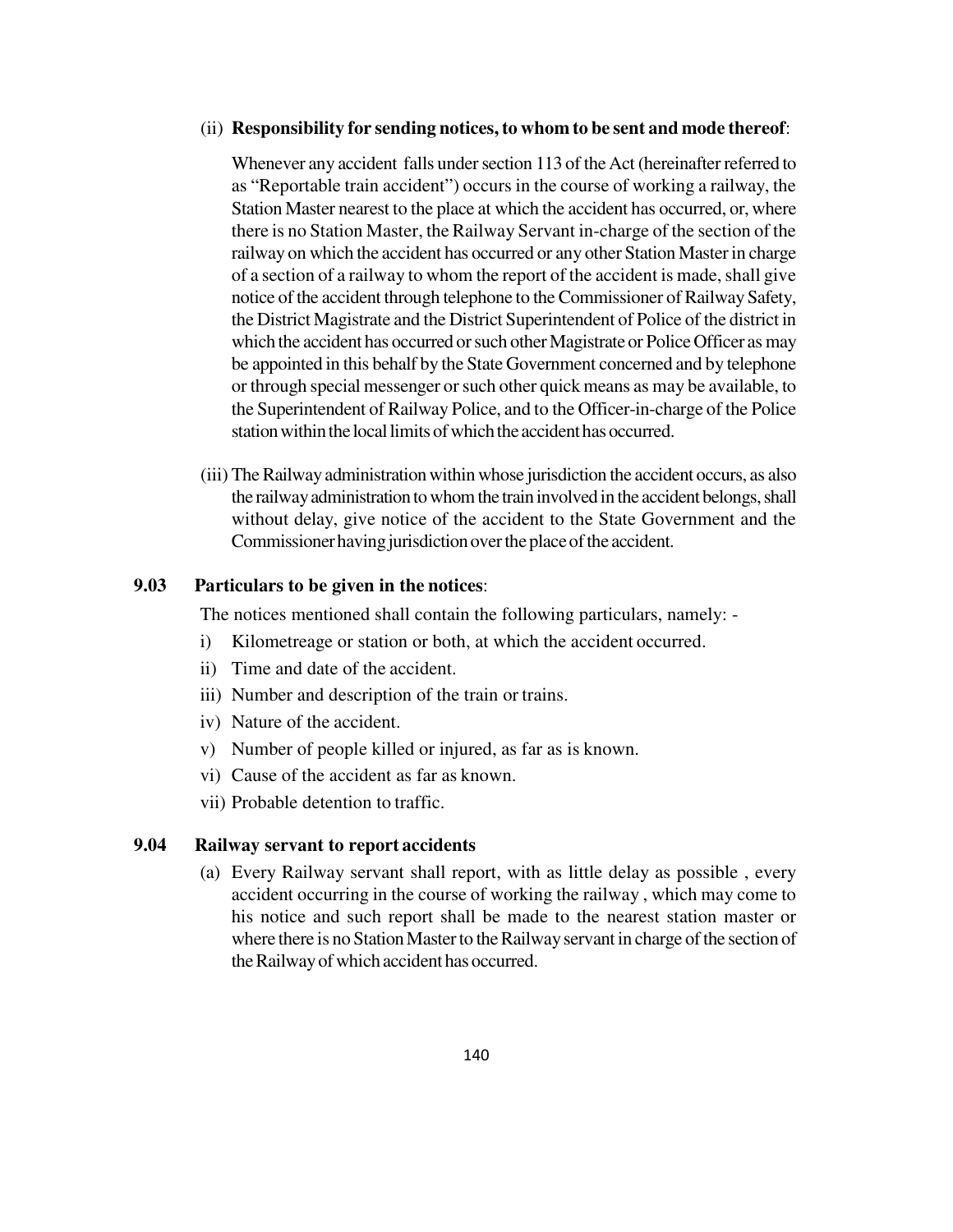- (b) The Station Master or the incharge of the section shall report all accidents in accordance with rules laid down by the railway administration concerned for the reporting of accidents.
- (c) The responsibility of ensuring correct reporting of accidents shall be of the Divisional Railway Manager ( DRM ) at Divisional level and the General Manager ( GM ) at Zonal level.

### **9.05 Railway administration to report serious accidents**:

- (1) Whenever a serious accident as defined in sub rule 2 of rule 2, the Statutory Investigation into Railway Accidents Rules, 1998, occurs, the Railway Administration concerned shall, as soon as after the accident as possible, by telephone to the Press such particulars as are mentioned in rule 2 and as are till then available, and by supplementary messages, if necessary, immediately after further information is available. A message shall be sent simultaneously to the Railway Board, the Commissioner of Railway Safety of the circle concerned and the Chief Commissioner of Railway Safety. In addition, the Commissioner of Railway Safety shall be informed, telephonically, of any serious accident, by the control of the Division in which the accident has occurred.
- (2) For the purpose of sub rule (1), an accident shall be serious Railway accident where
	- (i) Accident to a train carrying passengers which is attended with loss of life or with grievous hurt to a passenger or passengers in the train, or with serious damage to railway property of the value exceeding Rs. 2 Crores and any other accident which in the opinion of the Chief Commissioner of Railway Safety requires the holding of an inquiry by the Commissioner of Railway Safety shall be deemed to be a serious accident. A workmen's train or a ballast train or a material or Accident Relief train or a Tower Wagon or such other train carrying workmen or cattle special, military special carrying authorised escorts or similar such train shall be treated as a passenger train.
	- (ii) An accident involving a train carrying passengers leads to loss of life or grievous injury to any Railway Servant irrespective of whether he was travelling in that passenger train or not, it shall come under the purview of inquiry by the Commissioner of Railway Safety and shall be treated as a 'Serious Railway Accident'.

Provided that-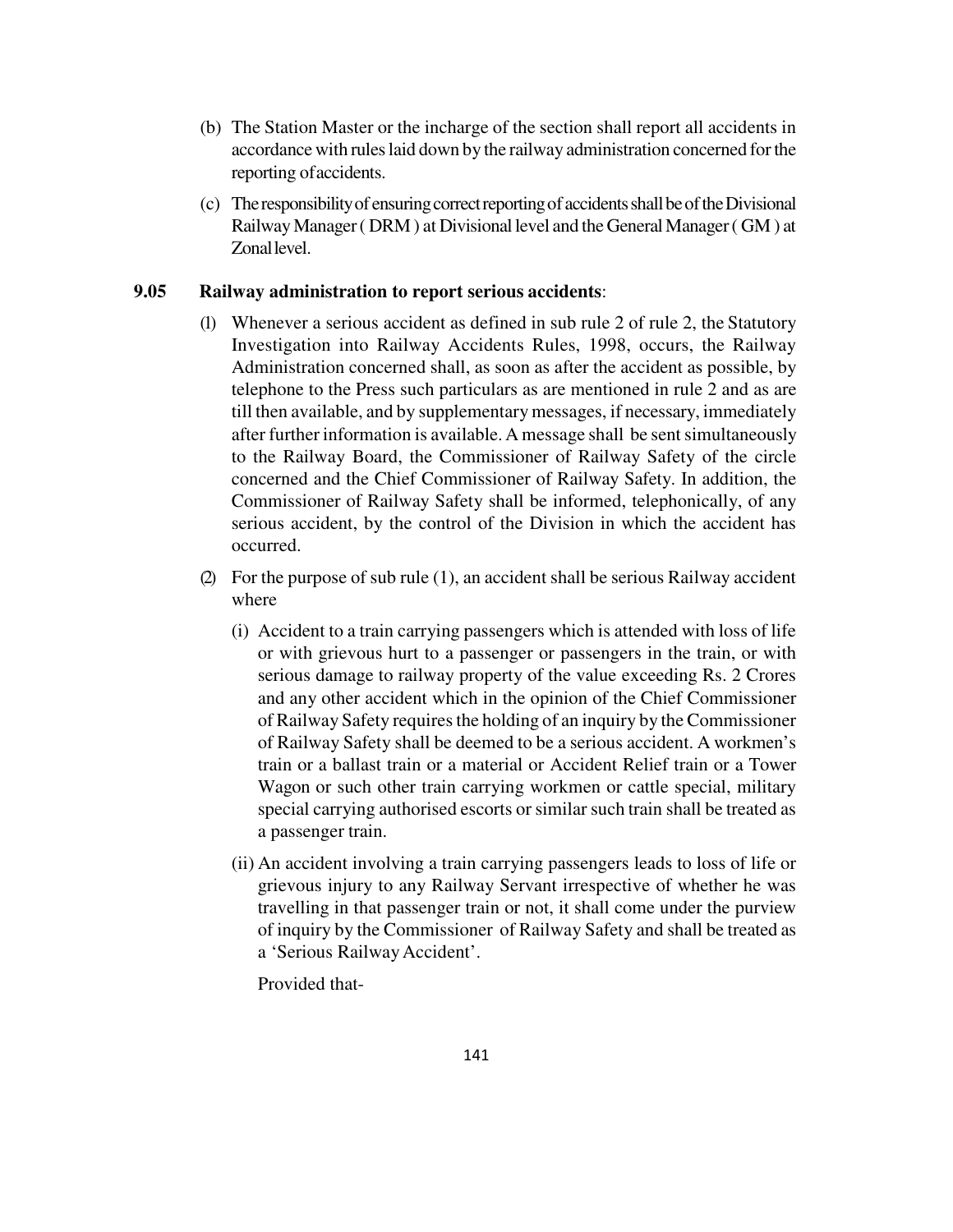- (a) Cases of trespassers run over and injured or killed through their own carelessness or of passengers injured or killed through their own carelessness and
- (b) Cases involving persons being Railway Servant or holding valid passes/tickets or otherwise who are killed or grievously injured while travelling outside the rolling stock of a passenger train such as on foot board or roof or buffer but excluding the inside of vestibules between coaches or run over at a Level Crossing or elsewhere on the railway track by a passenger train and
- (c) Collision between a road vehicle and a passenger train at a level crossing where no passenger or Railway Servant is killed or grievously hurt shall not be treated as a 'serious railway accident' even if those travelling in the road vehicle are killed or grievously hurt shall not be treated as serious railway accident, unless the Chief Commissioner of Railway Safety or Commissioner of Railway Safety is of the opinion that the accident requires the holding of an inquiry by the Commissioner of Railway Safety.

### **9.06 Officers responsible for reporting and receiving telephonic messages in connection with accidents at divisional level / Zonal Level:**

- **(i) To Zonal Railway:** Atelephonic advice should be relayed to nominated officer in Zonal Head Quarters immediately after the accident in case of the following category of accidents.
	- (a) All train accidents
	- (b) Any yard accident having serious repercussion on movement of traffic on through line resulting in dislocation of traffic morethan the threshold value as indicated above.
	- (c) Landslides, breaches, OHE breakdown, etc. which result in dislocation of traffic more than the threshold value as indicated above.In addition to this periodic (monthly statement of accidents in all categories shall be submitted to Zonal Headquarters in prescribed proforma.
	- (d) In addition to this periodic (monthly) statement of accidents in all categories shall be submitted to Zonal Headquarters in prescribed proforma.
- (ii) The following Officers are responsible depending on availability at the time of accident :
	- 1. Assistant Operations Manager (Safety)
	- 2. Divisional Safety Officer/Senior Divisional Safety Officer
	- 3. Assistant Operations Manager (Coaching)/ Divisional Operations Manager (Coaching)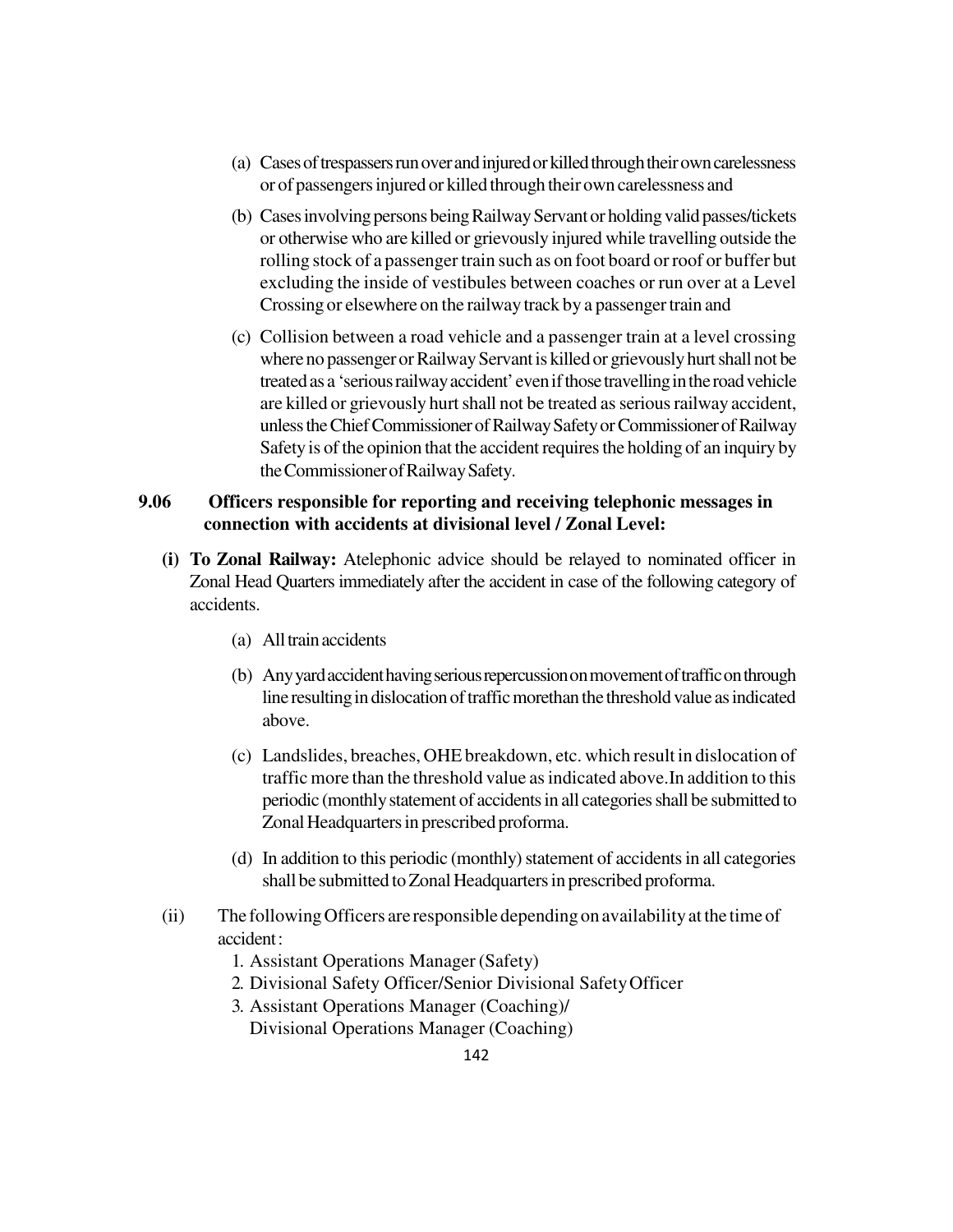- 4. Assistant Operations Manager (Goods)/ Divisional Operations Manager (Goods)
- 5. Senior Divisional Operations Manager
- 6. Additional Divisional Railway Manger

The Officer mentioned, as item (1) will be responsible if available. If Officer listed, as (1) is not available the responsibility will devolve on the next Officer indicated (2) and so on.

- iii) (a) Similarly the Officers of Railway Headquarters shall report cases of accidents to the nominated Officers in Boards Office and Commissioner of Railway Safety:
	- 1. Deputy Chief Operations Manager (Safety)/ Senior Transportation Mangers (Safety)/ Assistant Transportation Manager (Rules)
	- 2. Deputy Chief Operations Manager (Coaching)/ Senior Transportation Manager (Coaching)
	- 3. Senior Transportation Manger (Special Duty)
	- 4. Chief Safety Officer
	- 5. Chief Passenger Transportation Manager
	- 6. Chief Freight Transportation Manager
	- 7. Chief Operations Manager

**Note:** In case of passenger carrying train derailments and collisions involving casualty the General Manger shall advise Executive Director/Safety.

- (b) Officers concerned shall keep the Central Control in Headquarters and officer nominated to receive information are the next Officer in the order of priority, immediately on receipt of information regarding an accident.
- (c) These Officers will be responsible for telephonically communicating not only the initial information about the accident but also for keeping the nominated Officers in the Board/HQ advised from time to time about the important developments such as, prima-facie cause, casualties, hospitalisation, progress of the injured, identification of the dead and restoration of through communications, etc. Therefore full details as and when available should be communicated by the Divisions to the Central Control.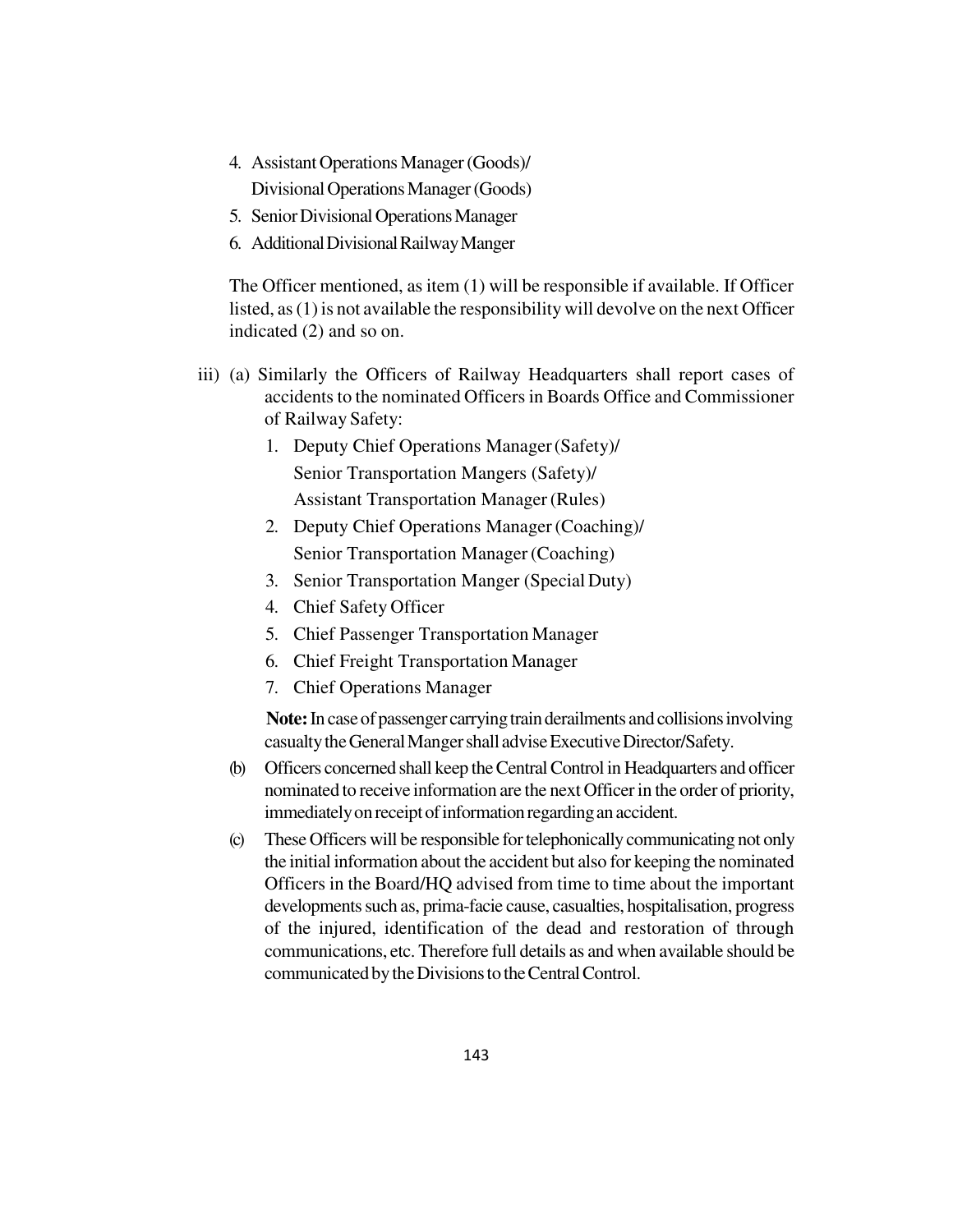### **9.07 Special instructions for reporting of accidents to the railway board**:

#### **(A) Accidents reportable to the Railway Board. -**

A telephonic advice has to be relayed to the nominated Officer in the Board's Office from the Headquarters Office immediately after an accident in case of the following categories of accidents: -

- 1. All consequential train accidents
- 2. Any yard accident having serious repercussion on movement of traffic on through line resulting in dislocation of traffic more than the threshold value as indicated above.
- 3. Landslides, breaches, OHE breakdown, etc. which result in dislocation of traffic more than the threshold value as indicated above.
- 4. (a) Averted collision
	- (b) Train passing signal at danger.

In addition to this periodic (monthly) statement of accidents in all categories shall be submitted to Railway Board in prescribed proforma.

#### **(B) 'All concerned' messages regarding accidents. -**

(i) The Railway Board shall be included in the 'all concerned' messages in the case of the following accident classes:-

A-1 to A-5, B-1 to B-6, C-1 to C-4, D-1 to D-5, E-1, E-2, F, G, H, K-6, N-1, P-1 & R-3.

- (ii) In the 'all concerned' messages, the Railway Board shall be addressed as 'RAILWAYS NDLS'. The names of the stations and the designation of the officials concerned shall be communicated in full.
- **(iii) List of nominated Officers in the Railway Board in the order of priority to whom the telephonic messages in connection with accidents should be conveyed is as follows:-** 
	- 1. Director (Safety) II
	- 2. Director (Safety) I
	- 3. Deputy Director (Safety)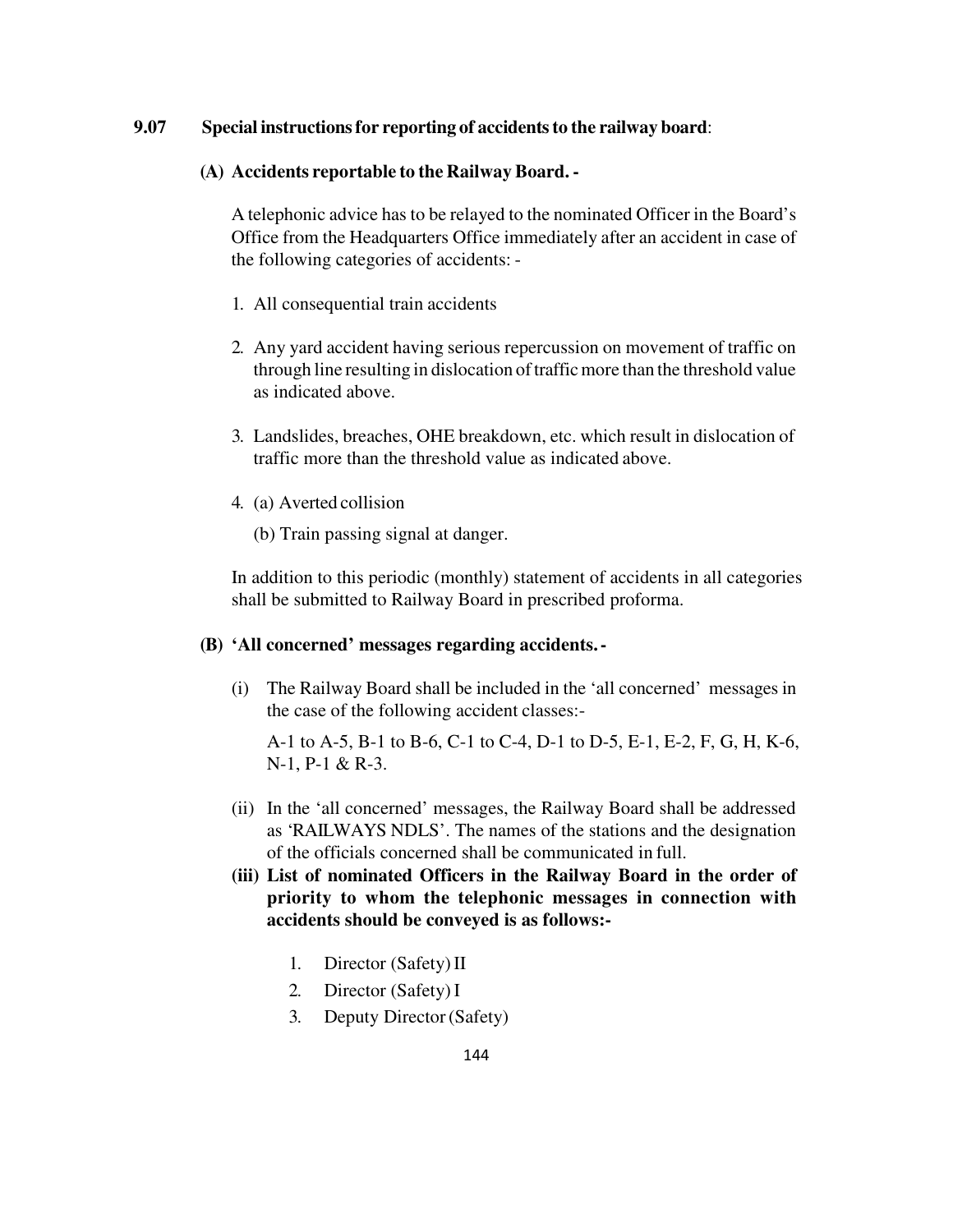- 4. Joint Director, TT(c)
- 5. Deputy Director, TT(c)
- 6. Joint Director, T(Pol)
- 7. Joint Director, TT-III
- 8. Joint Director, TT-I
- 9. Joint Director, TT-IV
- 10. Advisor (Safety)
- 11. Executive Director, Traffic (T)
- 12. Secretary Railway Board

For office and residential telephone numbers, the telephone directories issued from time to time should be referred to.

#### **(C) Additional reports to be sent to the Railway Board in the case of Accidents.**

(i) Initial report to the Railway Board. -

In the case of accidents mentioned in the paragraph (B) above, apart from the 'all concerned' messages, the Divisional Railway Manager shall send a initial report (Fax message), not later than the day following the date of the accident, to the Railway Board, with copy to the Chief Safety Officer, so that any avoidable delay in the issue of the accident report is eliminated. The initial report shall contain only important details of the accident. A confirmation copy of the initial report shall be despatched to the Director Safety, Railway Board, New Delhi, immediately. To enable this to be done, the first Officer arriving at the scene of the accident shall collect all the necessary details and report to the Divisional Railway Manager concerned by telephone/fax, immediately after the accident.

(ii) Detailed report to the Railway Board. -

The initial report, see clause (a) above, shall be followed by a detailed report on the accident, in the Form prescribed by the Railway Board. The Divisional Railway Manager shall arrange to collect all the necessary particulars and submit the detailed report (in duplicate), duly signed, in the prescribed Form, with a covering letter to the Chief Safety Officer, so as to reach him not later than the  $7<sup>th</sup>$  day after the accident.

(D) (i) Copies of messages sent to the Railway Board shall also be sent to the Director of Wagon Interchange, New Delhi, if the accident involves serious interruption to traffic and if the messages contains particulars of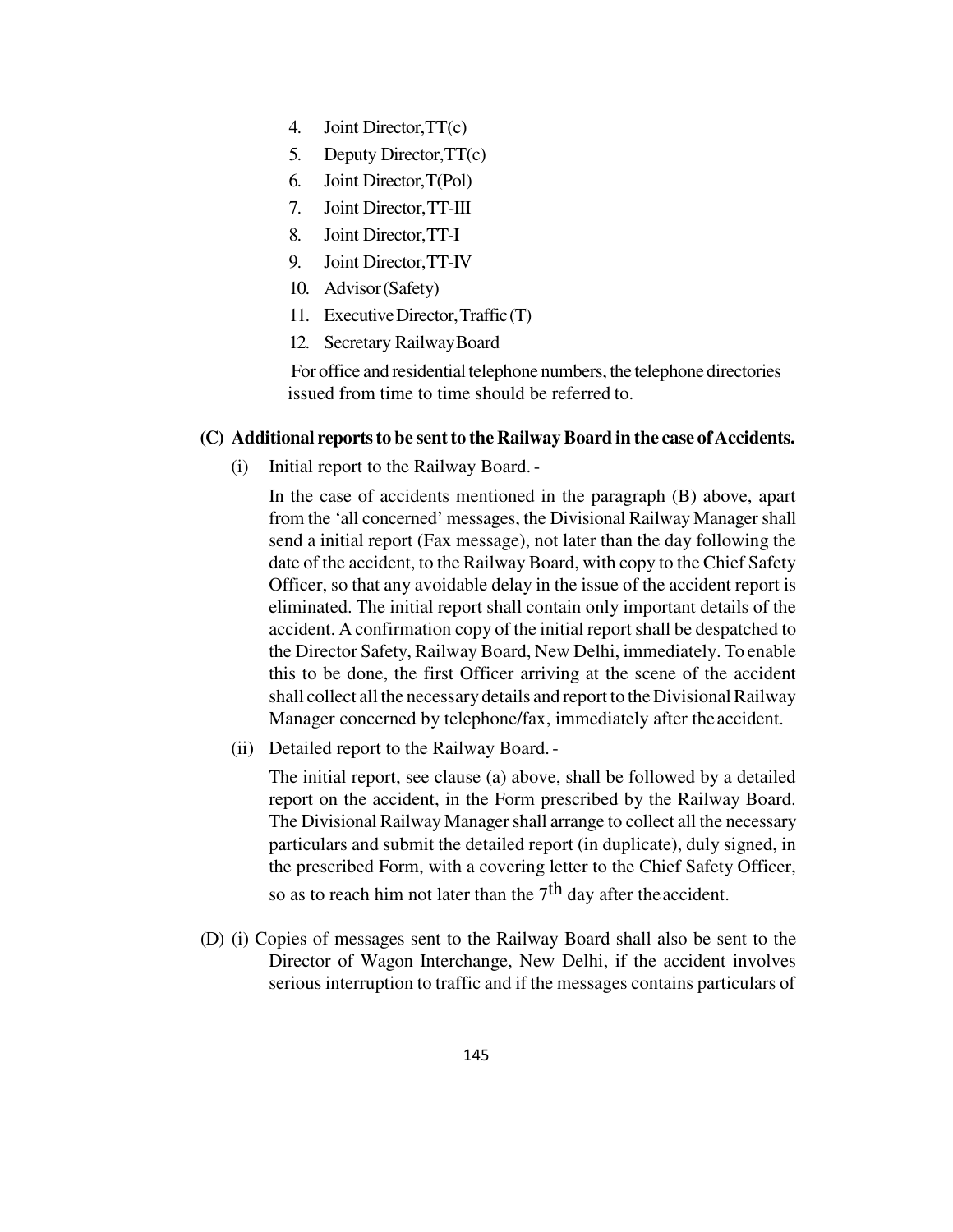interruption to traffic. When advice is sent to the Railway Board by a code telegram, the words 'please advice D.W.I' shall be added to.

- (ii) All messages to the Railway Board in connection with accidents shall be confirmed by post, under advice to the Chief Safety Officer.
- (iii) For important through lines of communication of this railway see rule No9.10.
- (iv) Immediately after the occurrence of a serious accident, the Chief Safety Officer has to send a brief report to the Railway Board with a copy to the Chief Commissioner of Railway Safety giving particulars of the accident, relief measures undertaken, etc. To enable this to be done, the Divisional Railway Manger shall immediately after the accident, shall collect all available information and submit a brief report to the Chief Safety Officer.

### **9.08 Special instruction for reporting of accidents to the Commissioner of Railway Safety**:

#### **(A) Telephonic advice to the Commissioner of Railway Safety. -**

The Commissioner of Railway Safety shall be given telephonic advice in case of the following accidents.

- i) Any accident to a passenger train, workmen's special or material train resulting in loss of life and/or grievous injury (as defined in the Indian Penal Code) to any one travelling in the train and/or damage to Railway property to the value of more than Rs. One Lakh and all accidents such as land slides, breaches by rain or flood and derailments which cause interruption of any important through line of communication for at least 24 hours.
- ii) Accident at manned and unmanned level crossing involving collisions between trains and road vehicle in which there is loss of life or grievous injury to passengers of the train and/or road vehicles. Passengers in the road vehicles include both crew and other occupants of road vehicles.
- iii) Collision and derailment of goods train in which there is loss of life or grievous injury to any person.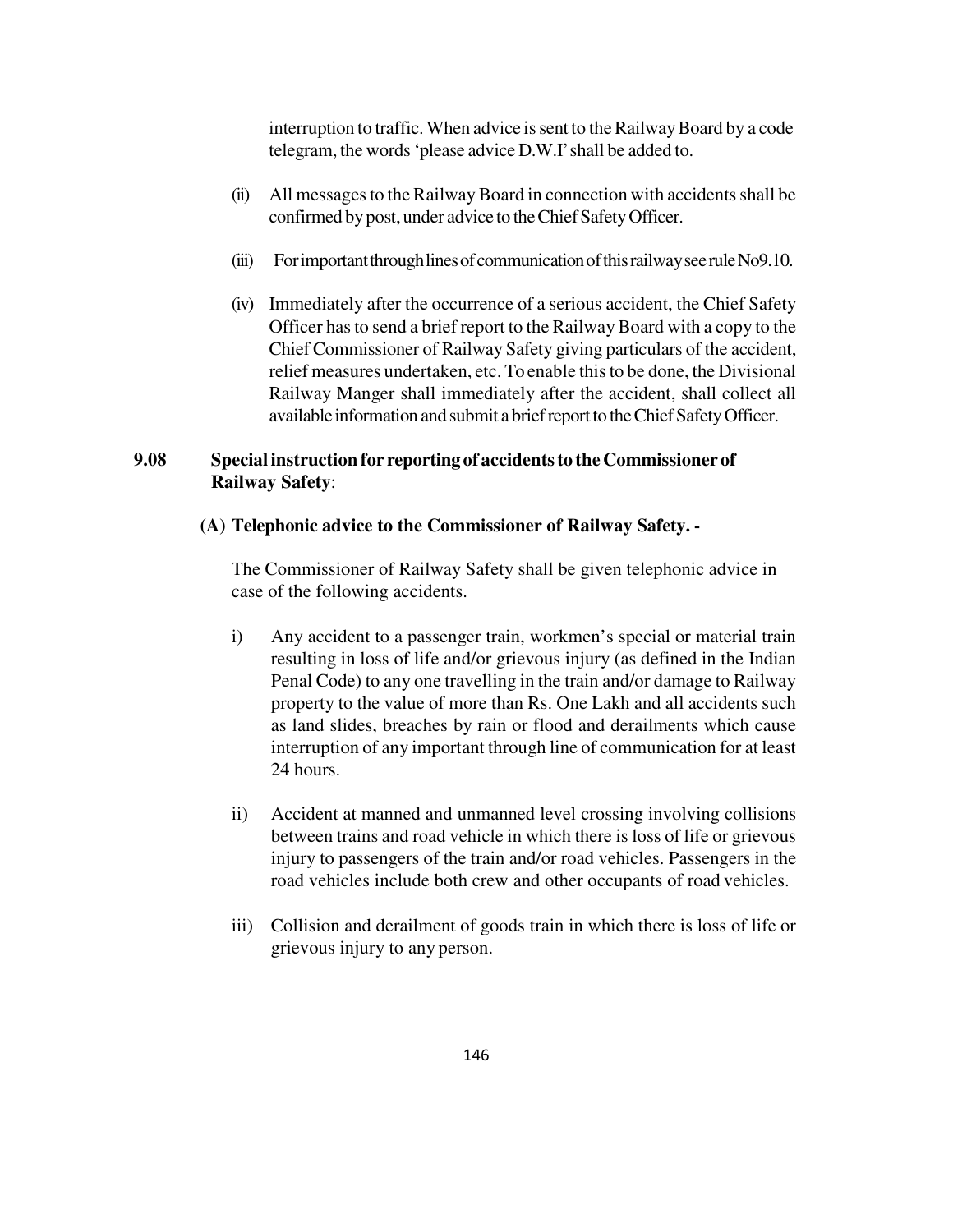The telephonic advice should normally be given by any of the following Officers of the division.

- 1. Senior Divisional Safety Officer/Divisional Safety Officer.
- 2. Divisional Operations Manager/Assistant Operations Manager
- 3. Senior Divisional Operations Manager
- 4. Additional Divisional Railway Manager
- 5. Divisional Railway Manager.

The information to the **Commissioner of Railway Safety** shall be ensured by the Additional Divisional Railway Manager/Divisional Railway Manager.

#### **(B) 'All concerned' messages to the Commissioner of Railway Safety. -**

The Commissioner of Railway Safety shall be included in the all concerned messages in the case of the following accident classes: -

A-1 to A-4, B-1 and B-2, C-1 to C-4, D-1 to D-3, E-1, K-6, N-1, P-1

- Note: 1. In case of C-3 Commissioner of Railway Safety need to be advised only if passenger casualty is involved.
	- 2. In case of C-4 accidents at manned level crossings also Commissioner of Railway Safety is to be informed, if the accident involves casualty to road users/passengers or crew of road vehicles.

#### **(C) Accidents to be reported to the Commissioner of Railway Safety by post.**

The Divisional Railway Manger shall send, as soon as possible, a typed copy of the accident telegram by post to the Commissioner of Railway /Safety in the case of the following classes of accidents: -

F-1 to F-3, G-1, H-1 , J-3, P-1.

#### **(D) Reporting of accidents to the Commissioner of Railway Safety. -**

Apart from the accidents mentioned in paragraphs (B) and (C) above, which are reportable to the Commissioner of Railway Safety by messages or by post, occurrences of the following nature falling under the respective classifications should also be reported by fax to the Commissioner of Railway Safety: -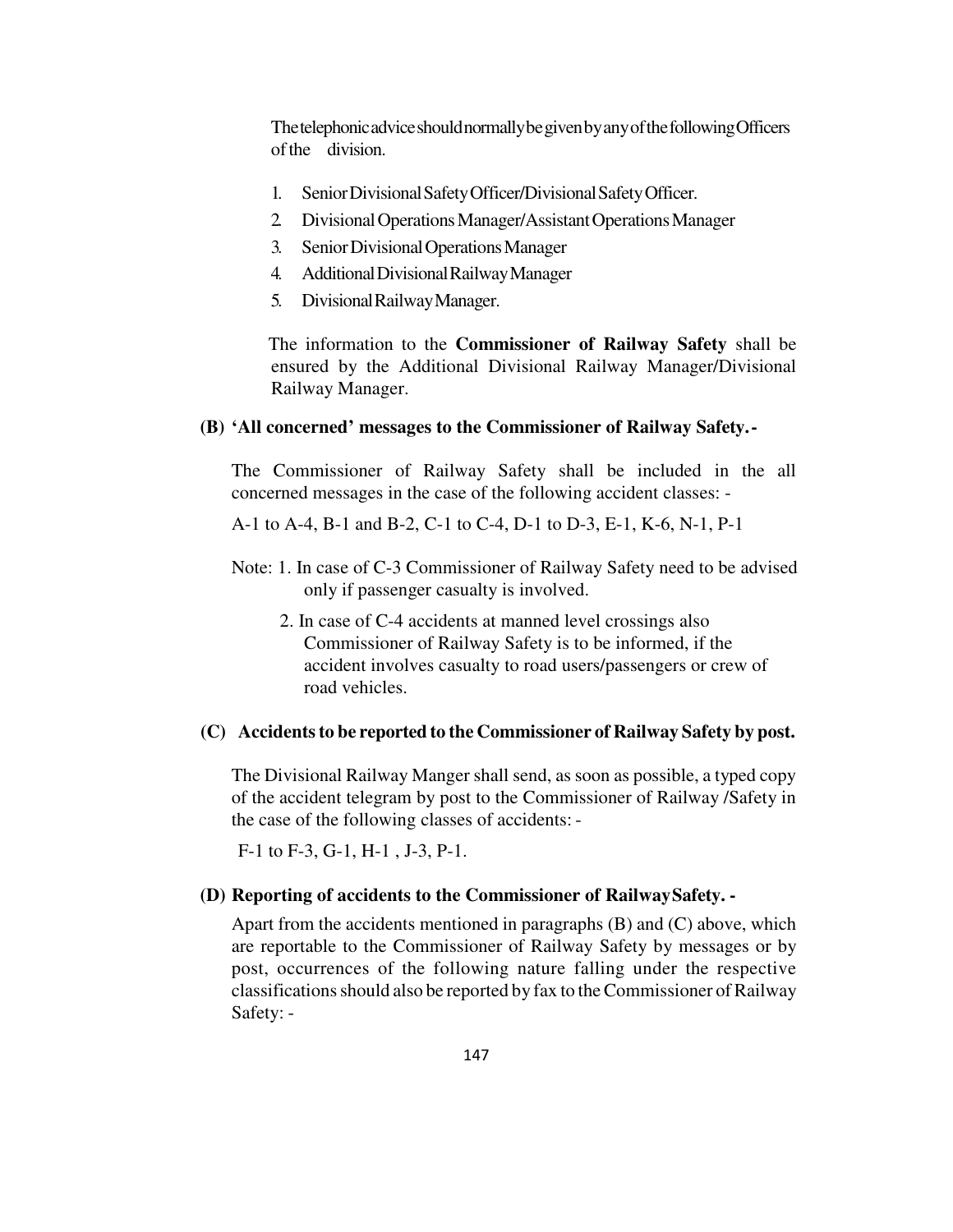- i) Accidents to light engines, lorries/trollies or fire in diesel/electric locomotives resulting in deaths, grievous hurt or loss of railway property exceeding Rs. 2 Crores
- ii) An explosion taking place due to bursting of a bomb, etc., inside or outside the carriage causing casualties among the passengers, when-
	- (a) the train is in motion, and
	- (b) the train is standing at a station.
- iii) A passenger rake with passengers in a siding bumping against a buffer stock or other vehicles causing injuries to passengers.
- iv) A shunting engine colliding with a coaching rake in siding or along a platform line causing death or injuries to passengers in the rake.
- v) Passenger standing at the carriage door (reasonably inside the moving train) being struck and grievously injured by an open door due to the rebounding effect of an infringing structure outside.
- vi) Passengers being injured by jumping from a train out of fear from outbreak of fire.
- vii)A passenger sitting in a train compartment with his elbow resting on the window sill getting injured due to the road vehicle crashing at a level crossing, etc.

In the accident message to the Railway Board and to the Commissioner of Railway Safety under the rules, none of the particulars required to be furnished in accordance with this rule shall be omitted; also, as soon as possible, additional information shall be given regarding the approximate cost of the damage to railway property, number of persons travelling in the train carrying passengers who have been killed or have sustained grievous or minor injury, under 'passengers' and 'railway staff' separately. The number of persons in other trains, if any, e.g., a goods train, or in other vehicles, e.g., trollies or road vehicles, or persons not travelling in either of these (e.g., travelling on the foot-boards or on the track) who are killed or have sustained grievous or minor injury, under 'passengers', railway staff' and 'outsiders', separately, shall also be furnished. In reporting accidents to material trains, details as to whether the train concerned was carrying workmen shall be given.

**Note:** For the purpose of this rule, a passenger travelling on the footboard of a train shall not be deemed as a passenger in the train.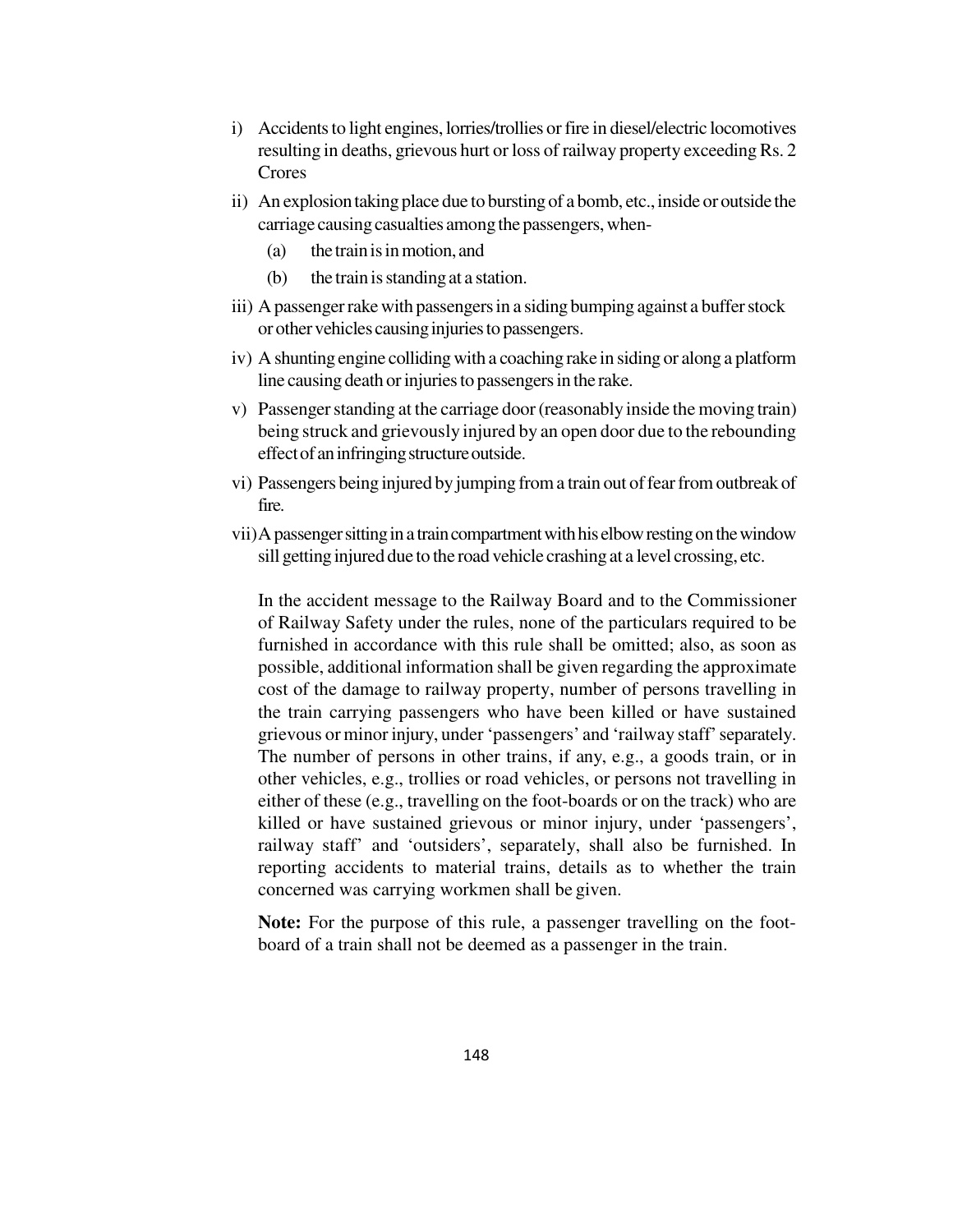#### **9.09 (a) Advice to press**:

- i) Press shall be advised without delay after consultation with the Chief Public Relations Officer or in his absence with other Officers of Public Relation Branch when no Officer from the Public Relations Branch is available the Senior Deputy General Manager shall be consulted.
- ii) As soon as possible, full particulars shall be obtained about the number and names of passengers and Railway Servants killed, seriously injured and slightly injured, and communicated to the Chief Public Relations Officer.
- iii) As far as possible it should be ensured that the information regarding an accident is given by the Railways to the press before the press gets it from the local source.

#### **(b) Daily bulletin to stations if communication is interrupted**:

In the case of an accident resulting in the interruption of communication, the Divisional Railway Manager in charge of the interrupted section shall issue a daily bulletin to all important stations, specifying the possibility of restoration of through communication and, if there be none, shall specify by what route traffic may be diverted and the probable date of restoration of through communication. It shall also be stated whether this through communication will mean the transhipment of passenger, etc., or the restoration of through running. This advice is necessary to enable Station Masters to reply to questions from passengers who may wish to travel beyond the interrupted section.

#### **9.10 Important through lines of communication**:

### **Broad Gauge**

- i) Jolarpettai Junction Mysuru Junction (via Bengaluru City Jn.)
- ii) Chennasandra Dharmavaram Junction
- iii) Bengaluru City Hubballi Junction
- iv) Hubballi Jn. Ballari Jn.
- v) Hubballi Jn. Miraj Jn.
- vi) Gadag Hotgi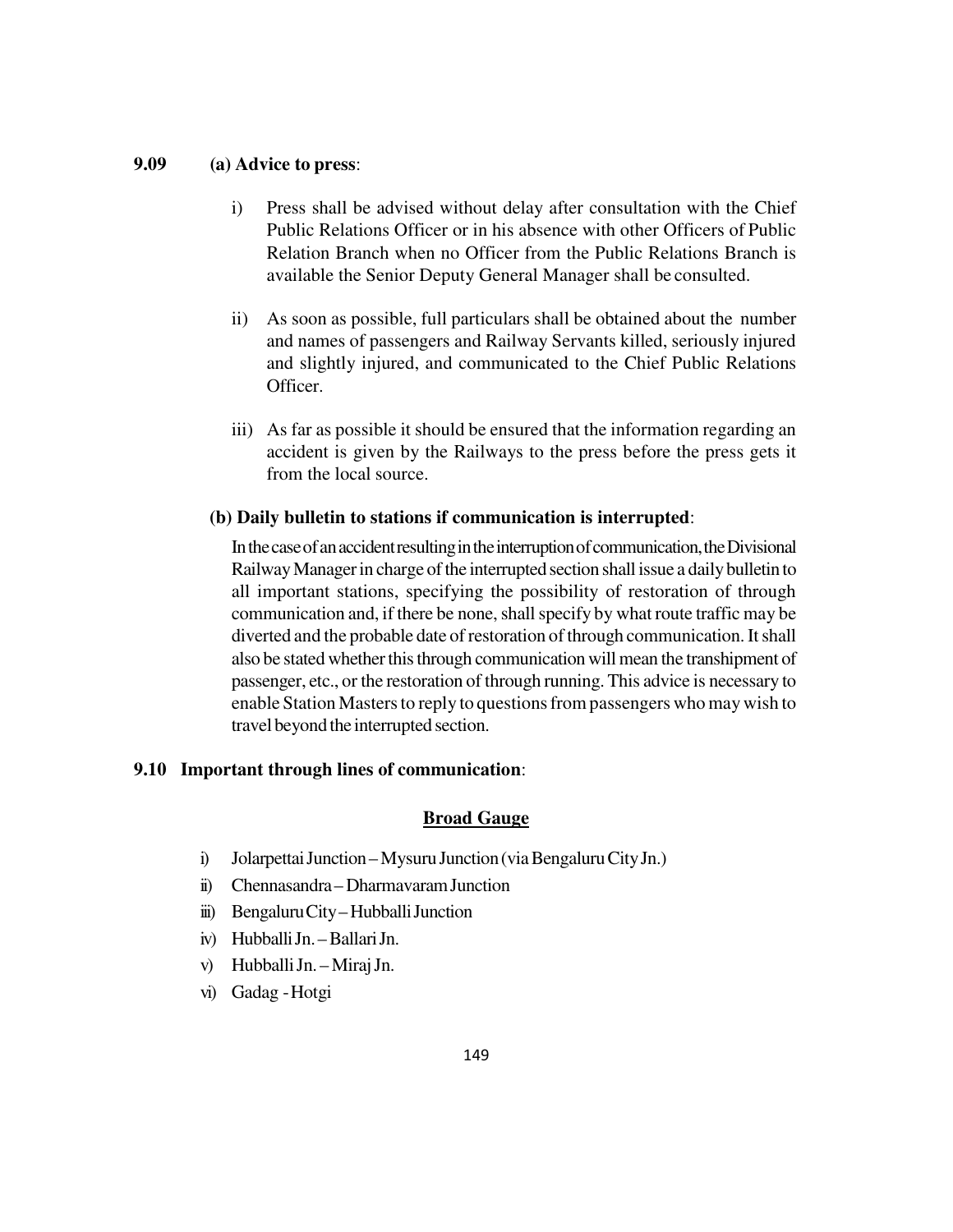#### **9.11 Notices to the state government**:

The notices of accidents required under section 113 of the Act, to be sent without delay by the Railway administration, to the State Government-

- (a) By fax/other messages in the case of
	- (i) Accidents deemed to be serious by reason of loss of human life;
	- (ii) Accidents by reason of which the permanent way is likely to be blocked for more than twenty four hours; and
	- (iii) Train wrecking or attempted train wrecking; and
- (b) By letter in all other cases.

### **9.12 Notice to other officials namely military authorities, postal authorities, other railways and chamber of commerce**:

#### **(A) Notice to the military authorities. -**

i) In all cases of accidents where the interruption of any line is likely to last for 24 hours or more, the Divisional Railway Manager shall advise by telephone and confirm by messages:-

Army Headquarters (India),

Quarter-Master General's Branch,

Q.Mov.S (I), New Delhi.

Milrail, New Delhi.

The message shall state-

The locality of the breach or accident.

The extent of the damage.

The effect of the damage to movement.

Details of Military Traffic held up or delayed.

Time by which railway expects to restore communications, whether alternative routes are available or if any arrangements have been made for transhipment.

Any of the above details, which cannot be advised immediately, shall be advised as soon as possible.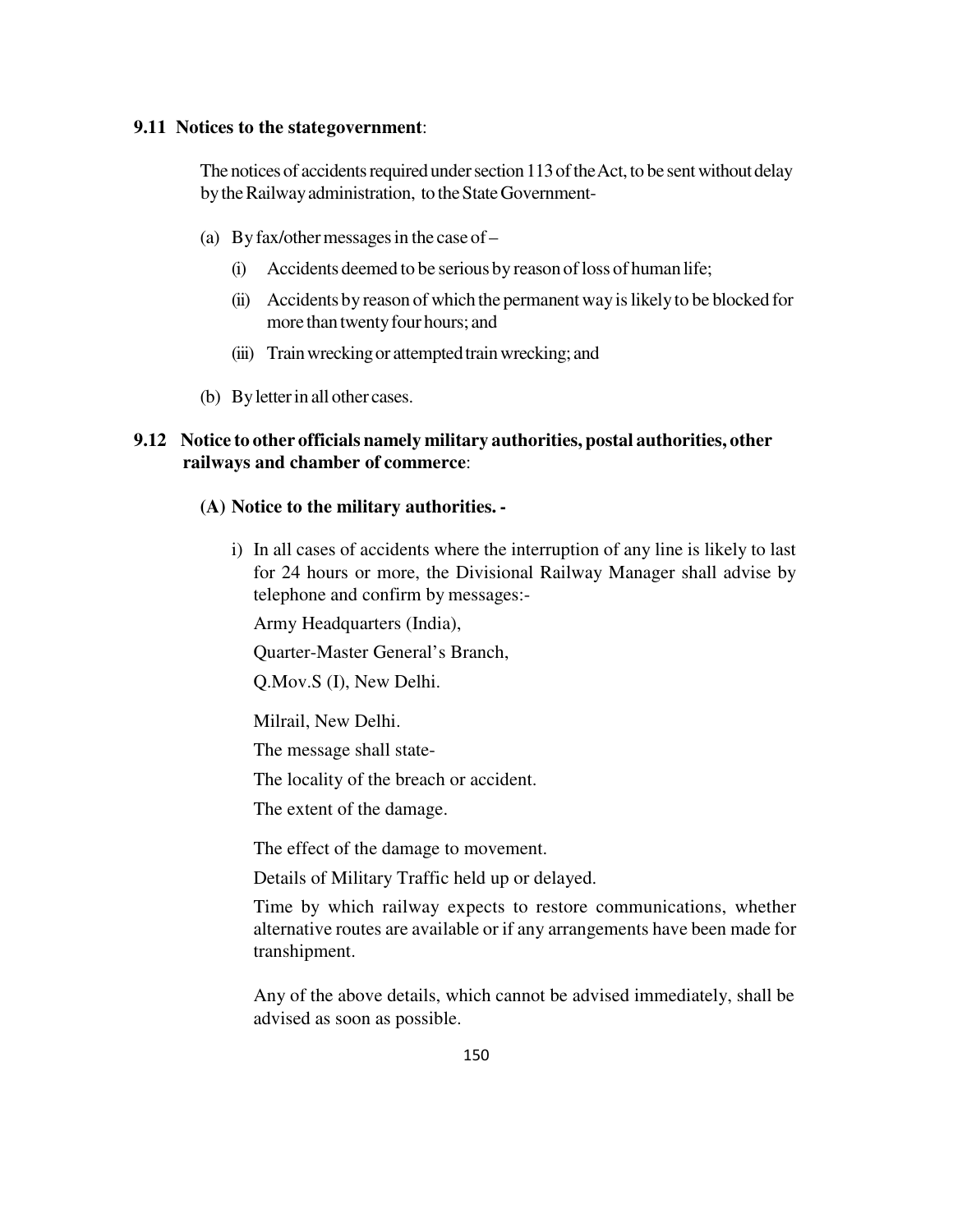ii) If military personnel are injured or killed while on railway premises, the Divisional Railway Manager shall advise by telephone and confirm by fax/messages, Advice by fax/messages also be sent by the Divisional Railway Manager to-

Army Headquarters (India), Quarter-Master General's Branch, Q.Mov.S (I), New Delhi.

Milrail, New Delhi.

Note: The advice referred to above is in addition to the usual accident message.

#### **(B) Notice to the postal authorities. –**

When an accident causes or likely to cause-

- i) Delay of more than 6 hours to any trains carrying mails or mail bags, or
- ii) Any detention to any train carrying foreign mails or mail bags, or
- iii) Diversion or transhipment or loss of or damage to mails or mail bags, or
- iv) Loss of life or injury to mail service staff,

a copy of the accident messages shall be sent to the Superintendent, Railway Mail Service of the division concerned.

When a train carrying mail is involved in an accident irrespective of whether the Mail Van is involved or not, information should be furnished immediately to the concerned Postmaster-General, the Regional Director, Railway Mail Service and the concerned Senior Superintendent, Railway Mail Service in advance of any accident advice necessary under this rule. The Central Control of the Headquarters Office shall inform the Regional Director, Railway Mail Service telephonically. The Postmaster General and Senior Superintendent, Railway Mail Service concerned shall be informed by the Divisional Railway Manager telephonically.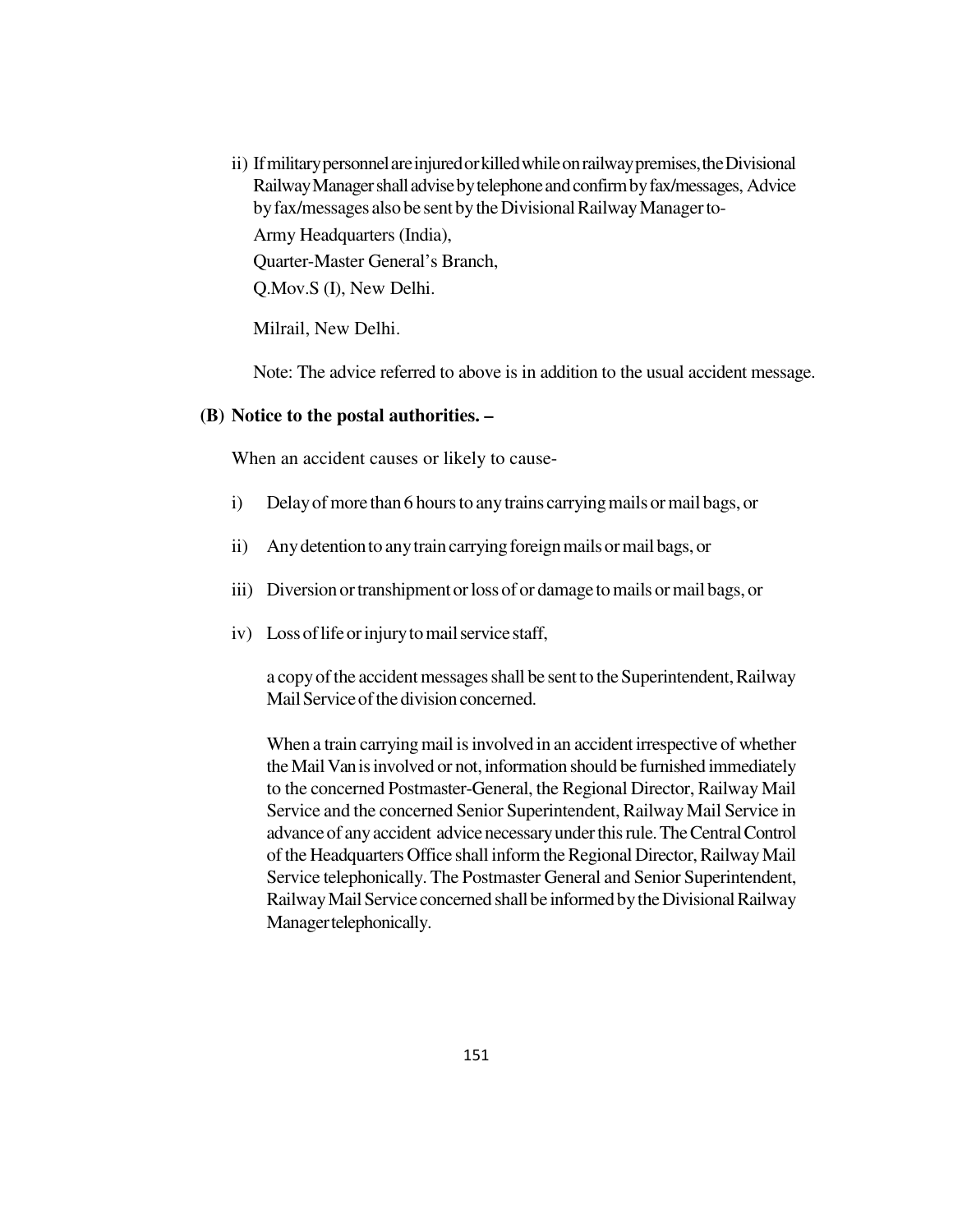#### **(C) Notice to other Railways. –**

- i) A message shall be sent by the Chief Operations Manager to all Railways where traffic is likely to be blocked for more than a week.
- ii) If stock belonging to another railway is likely to be detained as a result of an accident, telephonic advice shall be sent by the Divisional Railway Manager to the Chief Operations Manager who shall advise the other Railways concerned.

### **(D) Notice to the Chambers of Commerce. -**

On receipt of information regarding an accident involving serious interruption to traffic the Divisional Railway Manager, shall immediately advise by messages to the Chamber of Commerce in their respective jurisdictions.

### **(E) Notice to the Chief Inspector of Explosives, New Delhi, under section 8 of the Indian explosives Act of 1884 and section 27 of the petroleum Act 1934**

All accidents by explosion or by fire in connection with the storage, handling or transport of explosives occurring in trains or vehicles or elsewhere within Railway limits and all accidents by explosion or by fire attended with loss of human life or serious injury to person or serious damage to property resulting from the ignition of petroleum or petroleum vapour which occur in train or vehicles or elsewhere within the railway limits shall be promptly reported to the Chief Inspector of Explosives, New Delhi. The report shall be in the form of a special report and submitted in duplicate by DRM with a copy to General Manager.

### **(F) Report in the case of Accidents on Assisted and Private sidings;**

Accidents occurring on assisted and private sidings shall be reported in the same way as accidents occurring at station yards of the Railway. The private party or parties connected with the siding shall also be advised.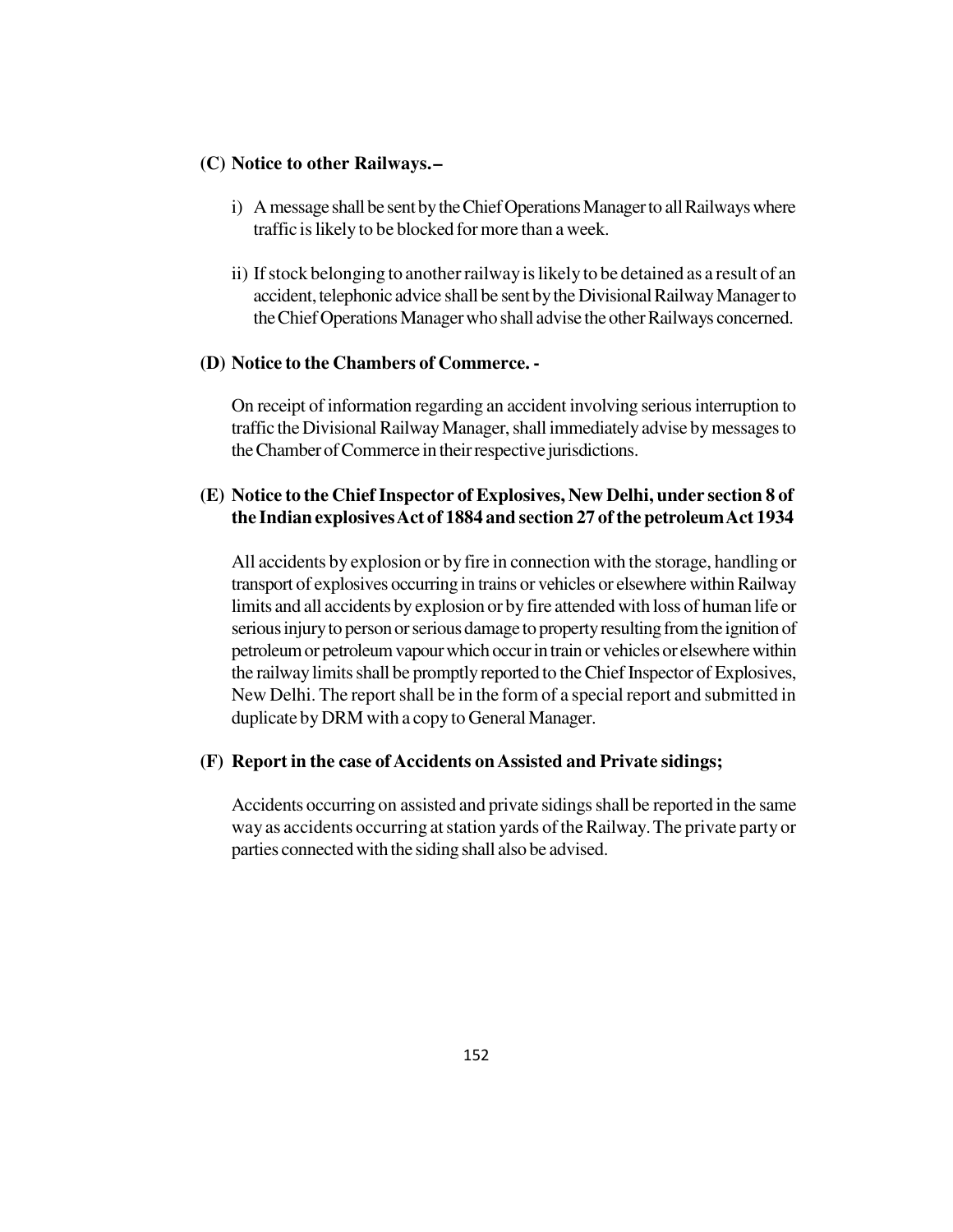#### **(G) Report in the case of Accidents in workshops coming under factories Act**.

Accidents resulting in loss of human life (death due to natural causes excluded) or grievous hurt and /or serious damage to property shall be reported in the usual way apart from the necessary report submitted under the Indian factories act.

#### **(H) Report in the case of Accidents on Construction Lines**

Whenever an accident which is attended with loss of human life or with grievous hurt or with serious damage to property occurs on any construction line irrespective of whether the work is being carried out by the open line or construction staff the Engineer in chief (construction), or Divisional Engineer in charge shall first report the matter to the nearest station and all the Officers concerned.

### **(I) Notice the government Electrical Inspector under section 33 of the Indian Electricity Act.-**

- i) In the case of accidents (other than traction accidents) occurring in A.C. traction area in electrical works in connection with the generation, transmission, supply or use of electric energy which involve loss of life, accident message shall be delivered to the Chief Electrical Engineer and Electrical Inspector, South Western Railway. If loss of life is not involved, a report containing particulars of time, place and the nature of the accident and of any personal injury and the extent of injury actually occasioned by the accident and also the cause of the accident shall be sent by the Station Master, within 24 hours, as under-cover message to the Chief Electrical Engineer and Electrical Inspector, South Western Railway, with the copy to the Divisional Electrical Engineer. The Divisional Electrical Engineer shall in all cases follow up the Station Master's initial advice by a detailed report to the Chief Electrical Engineer and Electrical Inspector, South Western Railway.
- ii) In the case of traction, accidents occurring in the A.C. traction area of this railway, copies of all telegrams regarding accidents caused by electrical appliances shall be sent to the Chief Electrical Engineer and Electrical Inspector, South Western Railway.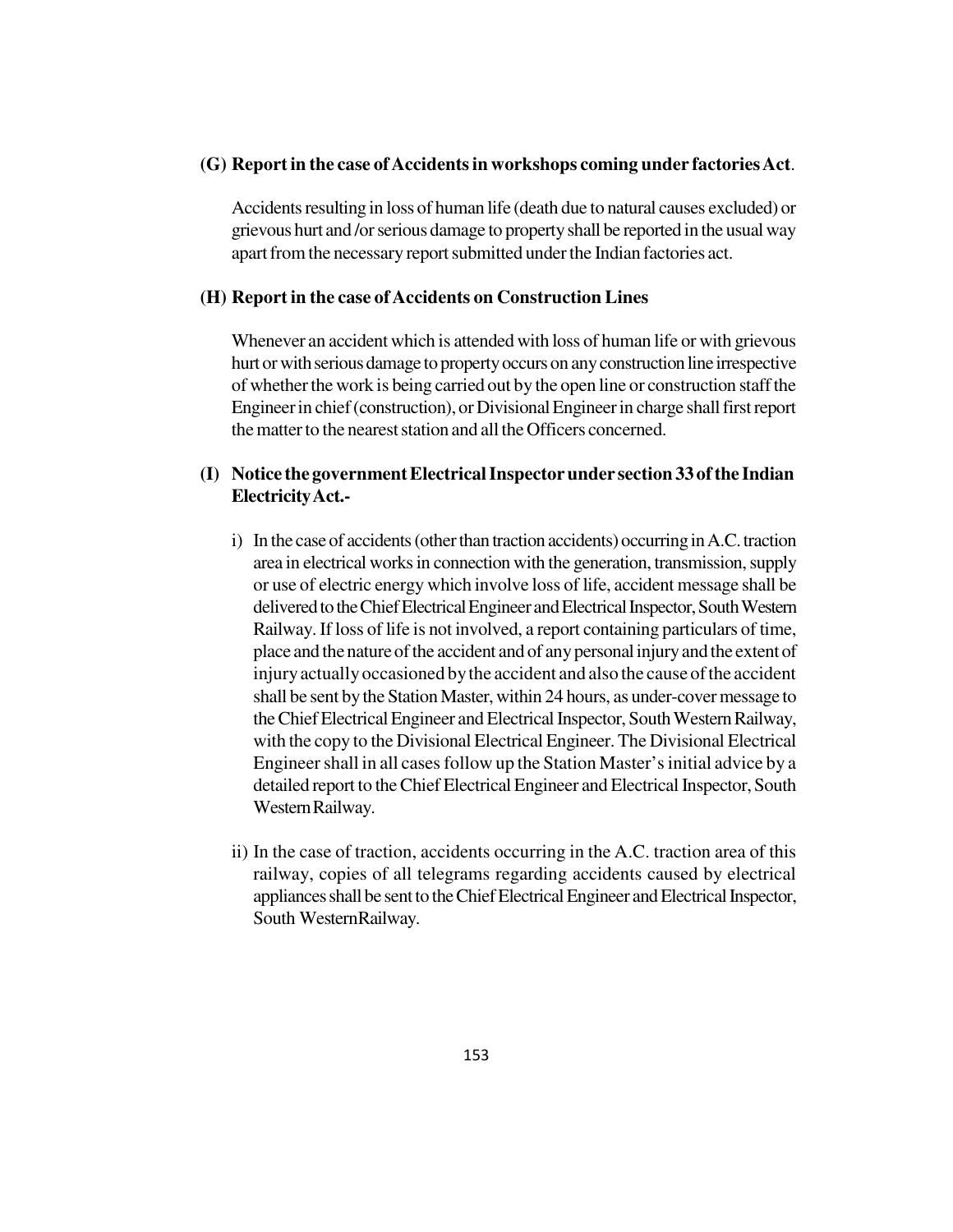### **(J) Notice to the Commissioner for Workmen's Compensation under Section 10-A of theWorkmen's Compensation Act. -**

- i) In the case of accidents which result in the death or serious bodily injuries to railway servants; or contractor's servants doing work for the railway, employed otherwise than in electrical capacity, within railway premises, the Divisional Railway Manager shall within 7 days of the death of serious bodily injuries send a report to the Commissioner for Workmen's Compensation, in Form Acc.5.
- ii) This report shall always be sent irrespective of whether the deceased workman was on duty or not at the time. If the deceased was not on duty at the time, the Commissioner's attention shall be drawn to it specifically.
- iii)Copies of such reports shall be sent to the Chief Safety Officer.

**Note:** failure to send the report within the stipulated time is punishable under Section 18-A of the Workmen's Compensation Act, with a fine, which may extent to Rs.100.

### **9.13 Reporting of unusual occurrences other than those as "accidents " to division, Zonal and railway board officials**

- vii)Whenever there is any important unusual occurrence not falling in the category of an accident, similar procedure for dissemination of information to all concerned should be followed as done in accident cases, i.e. copies of the notes should be sent to all concerned and in important cases, the Officer dealing with the matter should inform others in telephone. This would apply to all unusual occurrences irrespective of which department they are dealt with viz. operating, Commercial, Engineering etc.
- viii)Whenever any important unusual occurrence takes place in Division, the Divisional Officer concerned, apart from taking action, he may have to see that the information is also is given to the Divisional control office, who shall circulate like an accident message to all concerned and also to the central control of the zonal Railway Head Quarters.
- ix) The Official in charge of the Central control shall in consultation with the Senior Officer if necessary, decide whether the information is to be conveyed to the Railway Board emergency cell (in the absence of the regular emergency office, the punctuality cell of the Railway Board which works round the clock shall function as emergency office).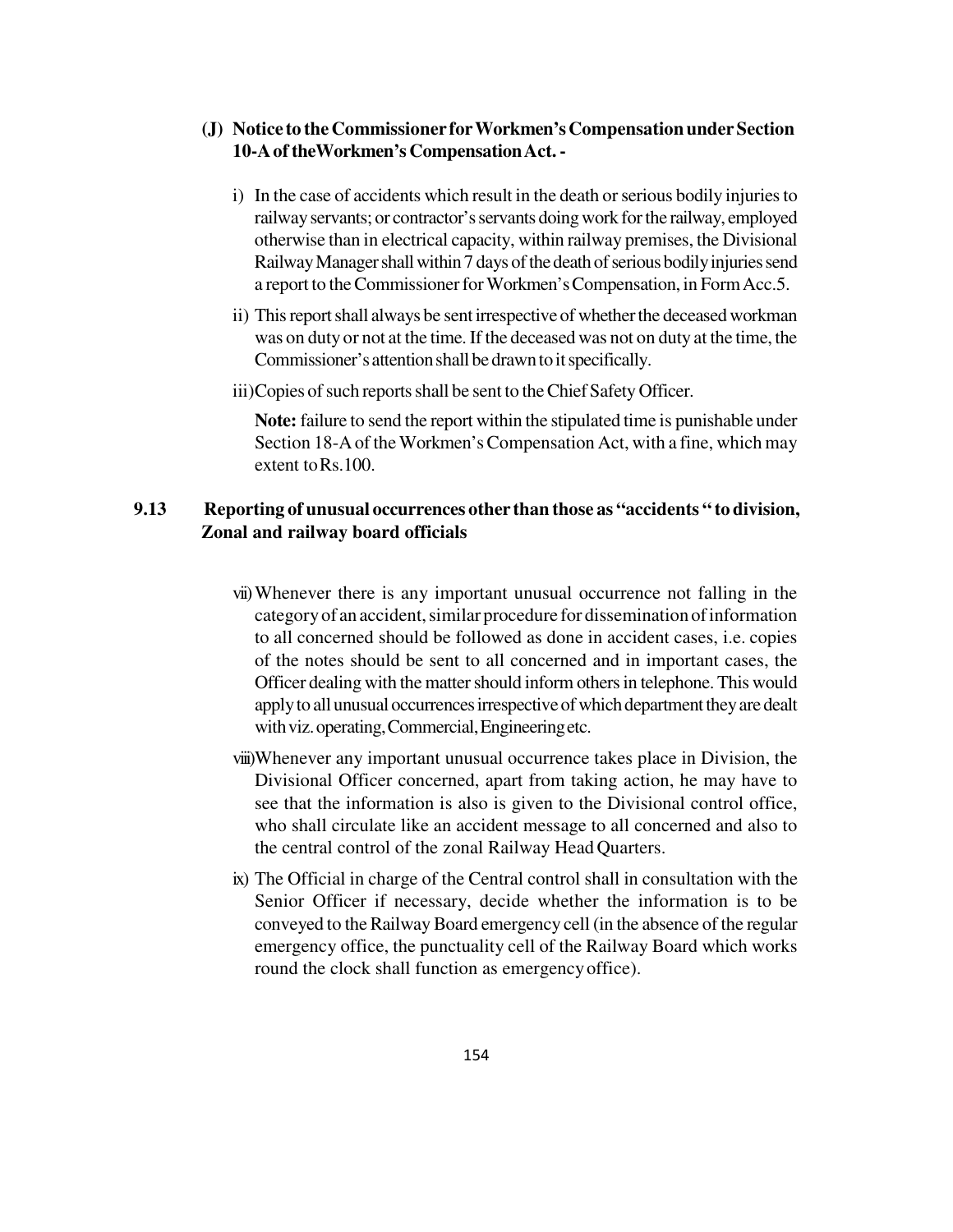## **9.14 Officials to whom accidents are to be reported**. –

| SI. | <b>Accident</b>    | To be reported to. |
|-----|--------------------|--------------------|
|     | No. Classification |                    |

## **Class A – COLLISIONS**

| 1.               | $A-1 & A - 2$ | CSO, CRS, NDRB, DRM, CCM, CMD, DMO, DEN, AEN,         |
|------------------|---------------|-------------------------------------------------------|
|                  |               | SE/P.Way, DEE, DEE/RS, DEE/TRD, LF, LI, SE/C&W, JE/   |
|                  |               | C&W, SE/S&T, CSC, DSC, ASC, SI/RPF, DME, DSTE,        |
|                  |               | DOM, DSO, DCM, AO, TI, CCI, Chief Secretary to State  |
|                  |               | Government, SP/GRP, SP, DistricMagistrate, District   |
|                  |               | Collector.                                            |
| $\overline{2}$ . | $A-3 & A-4$   | CSO, CRS, NDRB, DRM, DEN, AEN, SE/P.Way, DEE,         |
|                  |               | DEE/RS, DEE/TRD, SSE/PSI, SSE/OHE, LF, LI, SE/C&W,    |
|                  |               | JE/C&W, SE/S&T, CSC, DSC, ASC, SI/RPF, DME, DSTE,     |
|                  |               | DOM, DSO, DCM, AO, TI, CCI, Chief Secretary to State  |
|                  |               | Government, SP/GRP, SP, District Magistrate, District |
|                  |               | Collector.                                            |
| 3.               | $A-5$         | CSO, DRM, DEN, AEN, SE/P.Way, DEE/RS, DEE/TRD,        |
|                  |               | SSE/PSI, SSE/ OHE, LF, LI, SE/C&W, SE/S&T, DME,       |
|                  |               | DSTE, DOM, DSO, AO, TI.                               |
|                  |               |                                                       |

## **Class B – FIRE IN TRAINS etc**

|    | $B-1$ | CSO, NDRB, CRS, DRM, DOM, DSO, AO, TI, DCM, CCI,<br>DME, SE/C&W, DEE/RS, CSC, ASC, SI/RPF SP/GRP, SP,              |
|----|-------|--------------------------------------------------------------------------------------------------------------------|
|    |       |                                                                                                                    |
|    |       | Chief Secretary to State Government.                                                                               |
| 5. |       |                                                                                                                    |
|    |       | <b>B-2, B-3, B-4</b> CSO, NDRB, CRS, DRM, DOM, DSO, AO, TI, DME, LI, LF, SE/ C&W, DEE/RS, CSC, ASC, SI/RPF SP/GRP. |
| 6. |       | <b>B-5 to B-7</b> $\vert$ CSO, DRM, DOM, DSO, AO, TI, DME, LI, LF, SE/C&W,                                         |
|    |       | DEE/RS, CSC, ASC, SI/RPF, SP/GRP.                                                                                  |

#### **Class C– TRAIN RUNNING INTO ROAD TRAFFIC AT LEVEL CROSSINGS**

| C-1 | CSO, NDRB, CRS, DRM, DOM, DSO, AO, TI. DEN, AEN,<br>SE/P.Way, DCM, CCI, DEE/RS, DME, LI, LF, SE/C&W,<br>DSTE, SE/S&T, SP/GRP, SP, Chief Secretary to State |
|-----|------------------------------------------------------------------------------------------------------------------------------------------------------------|
|     | Government, District Magistrate,                                                                                                                           |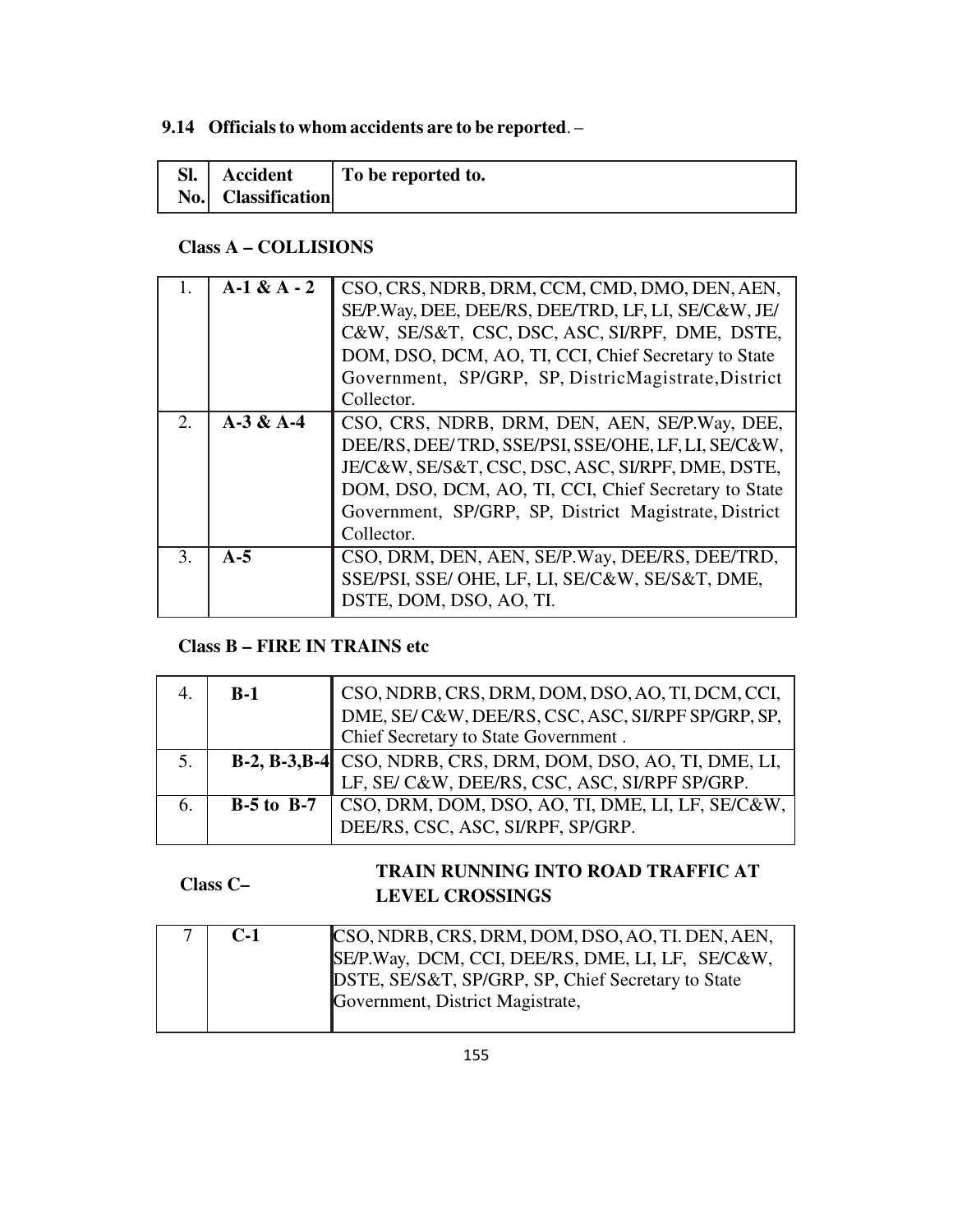| 8.  | $C-2$        | CSO, NDRB, CRS, DRM, DOM, DSO, AO, TI. DEN, AEN,<br>SE/P.Way, DCM, CCI, DEE/RS, DME, LI, LF, SE/C&W,<br>DSTE, SE/<br>S&T, SP/GRP, SP, District Magistrate,                                |
|-----|--------------|-------------------------------------------------------------------------------------------------------------------------------------------------------------------------------------------|
| 9.  | $C-3$        | CSO, NDRB, CRS, DRM, DOM, DSO, AO, TI. DEN, AEN,<br>SE/P.Way, DCM, CCI, DEE/RS, DEE/TRD, SSE/OHE, SSE/<br>PSI, DME,<br>LI, LF, SE/C&W, DSTE, SE/S&T, SP/GRP, SP, District<br>Magistrate.  |
| 10. | $C-4$        | CSO, NDRB, CRS, DRM, DOM, DSO, AO, TI. DEN, AEN,<br>SE/P.Way, DEE/RS, DEE/TRD, SSE/OHE, SSE/PSI, DME,<br>LI, LF, SE/C&W.                                                                  |
| 11  | $C-5$        | CSO, CRS, DRM, DOM, DSO, AO, TI. DEN, AEN, SE/<br>P.Way, DEE/RS, DME, LI, LF, SE/C&W, DCM, CCI, DSTE,<br>SE/S&T, SP/GRP, SP, Chief Secretary to State Government,<br>District Magistrate, |
| 12  | C-6 to $C-9$ | CSO, DRM, DOM, DSO, AO, TI. DEN, AEN, SE/P.Way,<br>DEE/RS, DME, LI, LF, SE/C&W, DCM, CCI, DSTE, SE/<br>S&T, SP/GRP, SP,                                                                   |

## **Class D – DERAILMENTS**

| 13. | $D-1 & D-2$ | CSO, CRS, NDRB, DRM, CEE, CME, DEN, AEN, SE/<br>P.Way, DEE, DEE/RS, DEE/TRD, LF, LI, SE/C&W, JE/<br>C&W, SE/S&T, CSC, DSC, ASC, SI/RPF, DME, DSTE,<br>DOM, DSO, DCM, AO, TI, CCI, Chief Secretary to State<br>Government, SP/GRP, SP, District Magistrate, District<br>Collector. |
|-----|-------------|-----------------------------------------------------------------------------------------------------------------------------------------------------------------------------------------------------------------------------------------------------------------------------------|
| 14  | $D-3$       | CSO, CRS, NDRB, DRM, CEE, CME, CE, DEN, AEN, SE/<br>P.Way, DEE, DEE/RS, DEE/TRD, LF, LI, SE/C&W, JE/<br>C&W, SE/S&T, CSC, DSC, ASC, SI/RPF, DME, DSTE,<br>DOM, DSO, DCM, AO, TI, CCI, Chief Secretary to State<br>Government, SP/GRP, SP, District Magistrate.                    |
| 15  | $D-4$       | CSO, NDRB, DRM, CEE, CME, CE, DEN, AEN, LF, LI,<br>SE/C&W, JE/C&W, SE/S&T, DME, DSTE, DOM, DSO,<br>DCM, AO, TI, CCI, SP/GRP, District Magistrate.                                                                                                                                 |
| 16  | $D-5 & D-6$ | CSO, DRM, DEN, AEN, SE/P.Way, DEE/RS, DME, LF, LI,<br>SE/C&W, DSTE, SE/S&T, DOM, DSO, AO, TI.                                                                                                                                                                                     |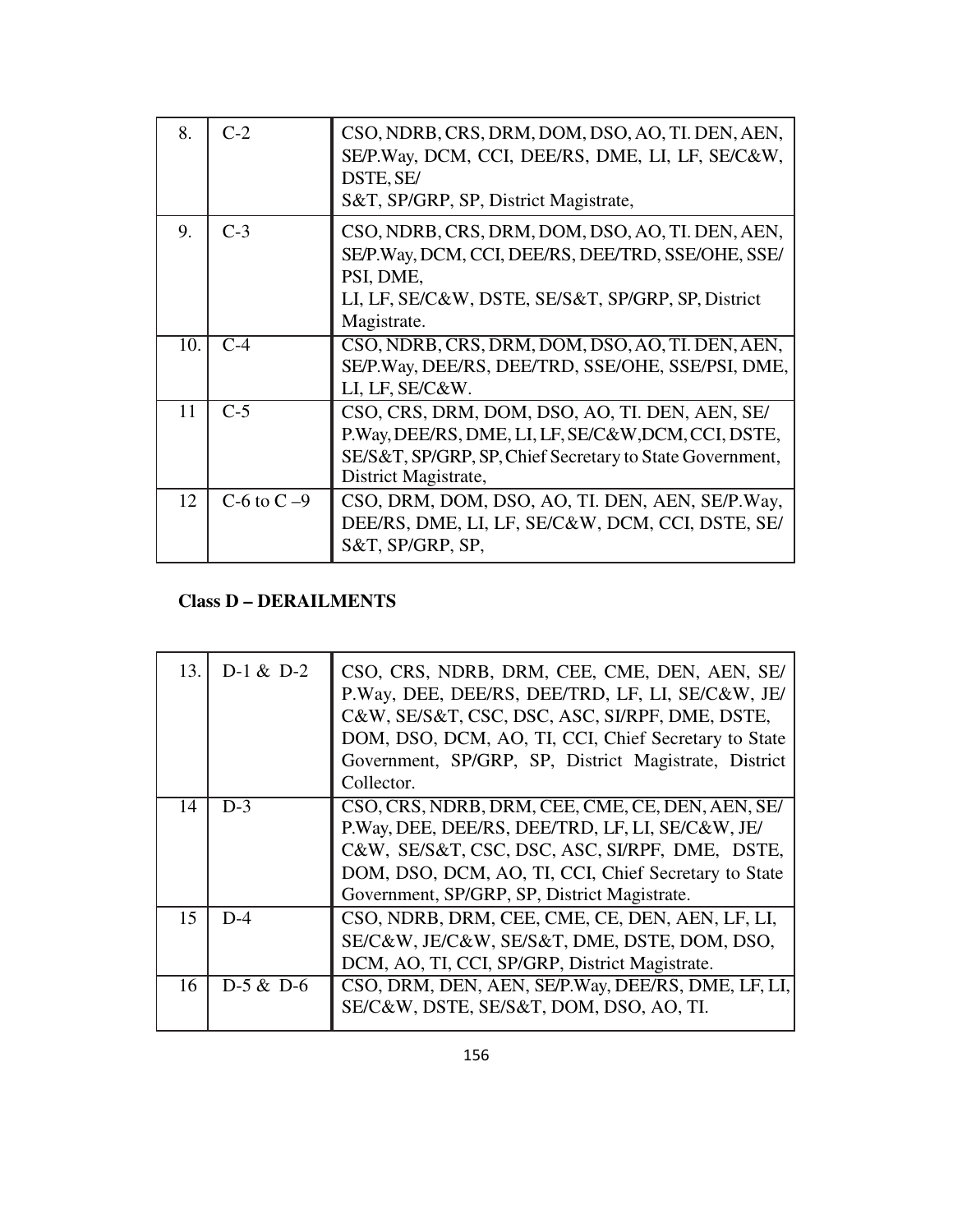## **Class E – OTHER TRAIN ACCIDENTS**

| 17.1  | $E-1$ | CSO, CRS, NDRB, DRM, DSO, DOM, AO, TI, DEN, AEN,<br>SE/P.Way, DEE/RS, LF, LI, SE/C&W, SE/S&T, SP/GRP,<br>SP, District Magistrate. |
|-------|-------|-----------------------------------------------------------------------------------------------------------------------------------|
| 18. I | $E-2$ | CSO, DRM, DSO, DOM, AO, TI, DEN, AEN, SE/P.Way,<br>DEE/RS, LF, LI, SE/C&W, SE/S&T, SP/GRP, SP, District<br>Magistrate.            |

## **Class F – AVERTED COLLISIONS**

| 19. $F-1 & F-2$ | CSO, CRS, DRM, DSO, DOM, AO, TI, DEN, AEN, SE/<br>P.Way, DCM, DEE/RS, DME, LF, SE/C&W, DSTE, SE/S&T. |
|-----------------|------------------------------------------------------------------------------------------------------|
|                 |                                                                                                      |
| 20. F-3 & F-4   | CSO, CRS, DRM, DSO, DOM, AO, TI, DEN, AEN, SE/<br>P.Way, DCM, DEE/RS, DEE/TRD, SSE/OHE, SSE/PSI,     |
|                 |                                                                                                      |
|                 | DME, LF, SE/C&W, DSTE, SE/S&T.                                                                       |

## **Class G – BREACH OF BLOCK RULES**

| 21. G-1 & G-2 | CSO, CRS, DRM, DSO, DOM, AO, TI, DME, LI, LF, SE/<br>C&W, DSTE, SE/S&T,                       |
|---------------|-----------------------------------------------------------------------------------------------|
|               | 22.   G-3 & G-4   CSO, DRM, DSO, DOM, AO, TI, DME, LI, LF, SE/C&W,  <br>DSTE, SE/S&T, DEE/RS. |

## **Class H – TRAIN PASSING SIGNAL AT DANGER**

| 23. H-1 & H-2 | CSO, CRS, DRM, DEN, AEN, SE/P.WAY, DEE/RS, DME, |
|---------------|-------------------------------------------------|
|               | LF, SE/C&W, DSTE, SE/S&T, DOM, DSO, DCM, AO, TI |

Note: DEN, AEN, SE/P.WAY, are informed only when Engineering Officials are involved.

## **Class J –EQUIPMENT FAILURE**

|       | 24. J-1 & J-2 | CSO, DRM, CEE, CME, DEE/OP, DEE/RS, LF, LI, SE/               |
|-------|---------------|---------------------------------------------------------------|
|       |               | C&W, DME, DOM, DSO, AO, TI.                                   |
|       | $25.1 J-3$    | CSO, CRS, DRM, DEE/RS, LF, LI, SE/C&W, DME, DOM,              |
|       |               | DSO, AO, TI                                                   |
| 26. I |               | J-4, J-5 & J-6 $ CSO, DRM, CME, DEE/RS, LF, LI, SE/C&W, DME,$ |
|       |               | DOM, DSO, AO, TI                                              |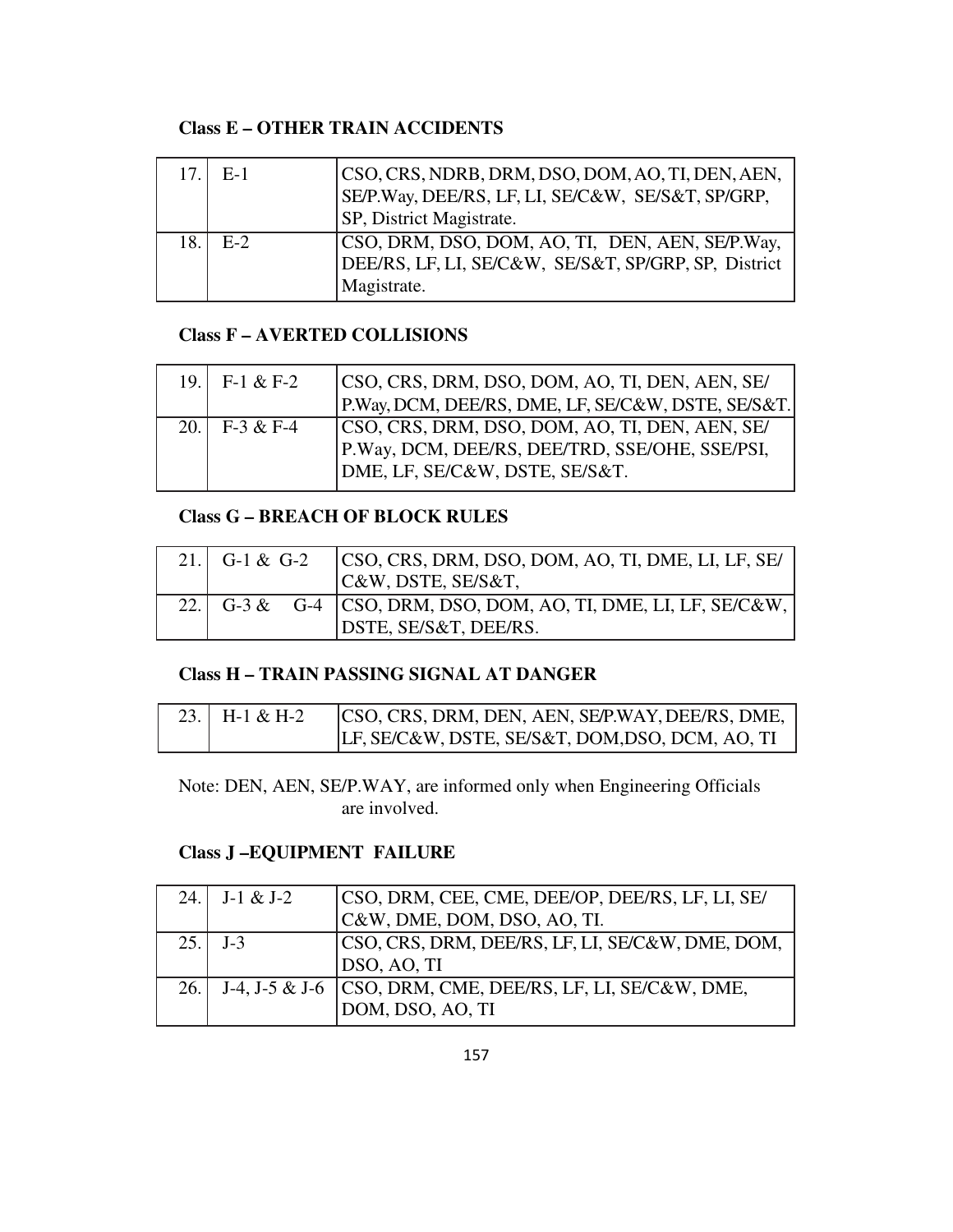|           | 27   J-7, J-8 & J-9   CSO, DRM, CEE, CME, DEE/RS, LF, LI, SE/C&W, DME, |
|-----------|------------------------------------------------------------------------|
|           | DOM, DSO, AO, TI                                                       |
| 28 J J-10 | DEE/RS, LF, LI, SE/C&W, DME, DOM, DSO, AO, TI                          |

## **Class K – FAILURE OF PERMANENT WAY**

| 29.1 | $K-1$ , $K-2$ ,   | CSO, CE, DRM, DSO, DOM, AO, TI, DEN, AEN, SE/                                                                                                                                             |
|------|-------------------|-------------------------------------------------------------------------------------------------------------------------------------------------------------------------------------------|
|      | K-3 & K-7         | P.Way,                                                                                                                                                                                    |
| 30   | $K-4$             | CSO, DRM, DSO, DOM, AO, TI, DEN, AEN, SE/P.Way,                                                                                                                                           |
| 31   | $K-5$             | CSO, CE, CCM, DRM, DSO, DOM, AO, TI, DEN, AEN,                                                                                                                                            |
|      |                   | SE/P.Way.                                                                                                                                                                                 |
| 32   | $\overline{K}$ -6 | CSO, CRS, NDRB, CCM, CE, DRM, DEN, AEN, SE/P.Way,<br>DEE/RS, LF, LI, SE/C&W, CSC, DSC, SI/RPF, DOM,<br>DSO, AO, TI, Chief Secretary to State Government, SP/<br>GRP, District Magistrate. |
| 33   | $K-7$             | CSO, CE, DRM, DSO, DOM, AO, TI, DEN, AEN, SE/<br>P.Way,                                                                                                                                   |

## **Class L – FAILURE OF ELECTRICAL EQUIPMENT**

| $L-1, L-2,$ | CSO, CEE, DRM, DSO, DOM, AO, TI, DEE/TRD, AEE/ |
|-------------|------------------------------------------------|
| $L-3 & L-4$ | TRD, SSE, OHE, SSE/PSI, LF, LI, TI.            |
|             |                                                |

### **Class M – FAILURE OF SIGNAL AND TELECOMMUNICATION**

|  | M-1 to M-7. CSO, DRM, CSTE, Sr.DSTE, DSO, DOM, ASTE, TI, |
|--|----------------------------------------------------------|
|  | SE/S&T                                                   |

## **UNUSUAL INCIDENTS**

## **Class N – TRAIN WRECKING**

| 36.1 | $N-1$ . | CSO, CRS, NDRB, CE, CCO, DRM, DEN, AEN, SE/      |
|------|---------|--------------------------------------------------|
|      |         | P.Way, DEE/RS, LF, LI, SE/C&W, CSC, DSC, SI/RPF, |
|      |         | DOM, DSO, AO, TI, SP/GRP, District Magistrate.   |
|      |         |                                                  |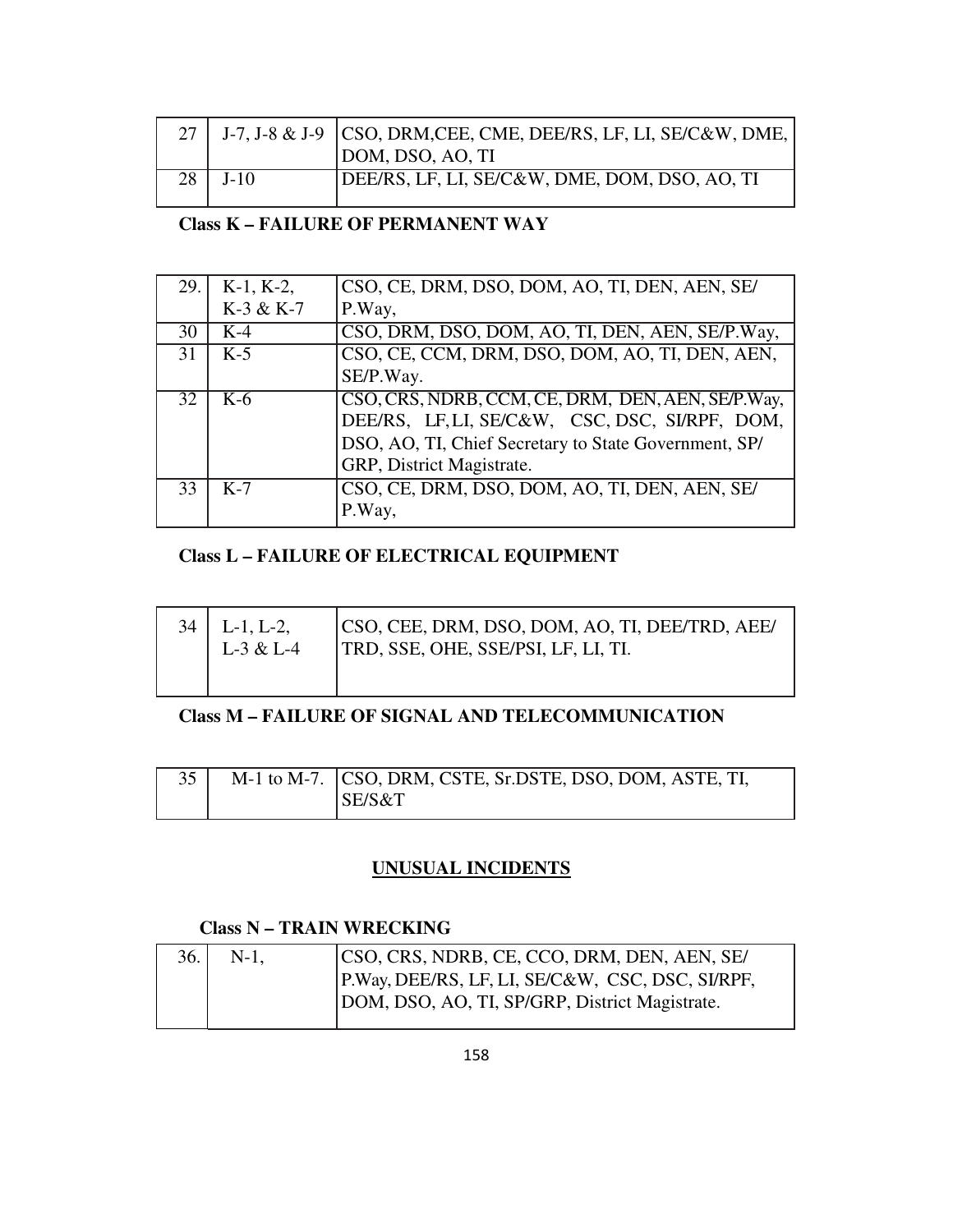|  | N-2 & N-3 CSO, CE, CCO, DRM, DEN, AEN, SE/P.Way, DEE/RS, |
|--|----------------------------------------------------------|
|  | LF, LI, SE/C&W, CSC, DSC, SI/RPF, DOM, DSO, AO,          |
|  | TI, SP/GRP, District Magistrate.                         |

# **Class P – CASUALITIES**

| 38 | $P-1$      | CSO, CRS, CCM, CCO, DRM, DEN, AEN, SE/P.Way,<br>DEE/RS, LF, LI, SE/C&W, CSC, DSC, SI/RPF, DOM,<br>DSO, AO, TI, SP, SP/GRP, SI/RPF, District Magistrate. |
|----|------------|---------------------------------------------------------------------------------------------------------------------------------------------------------|
|    | $39.1$ P-2 | CSO, CCM, CCO, DRM, DEN, AEN, SE/P.Way, DEE/<br>RS, LF, LI, SE/C&W, CSC, DSC, SP, SP/GRP, SI/RPF,<br>DOM, DSO, AO, TI, District Magistrate.             |
|    | $P-3$      | CSO, CCO, DRM, DEN, AEN, SE/P.Way, DEE/RS, LF,<br>LI, SP. DOM, DSO, AO, TI, SP/GRP, DistrictMagistrate.                                                 |

# **CLASS 'Q' - OTHER ACCIDENTS**

| 41 | $Q-1$      | CSO, CCM, CCO, DRM, DEN, AEN, SE/P.Way, DEE/RS,    |
|----|------------|----------------------------------------------------|
|    |            | LF, LI, SE/C&W, CSC, DSC, SP, SP/GRP, SI/RPF, DOM, |
|    |            | DSO, AO, TI,                                       |
| 42 | $O-2$      | CSO, CCO, DRM, LF, LI, CSC, DSC, SP, SP/GRP, SI/   |
|    |            | RPF, DOM, DSO, AO, TI.                             |
| 43 | $Q-3$      | CSO, DRM, LF, LI, CSC, DSC, SP, SP/GRP, SI/RPF,    |
|    |            | DOM, DSO, AO, TI                                   |
| 44 | $O-4$      | CSO, DRM, DEN, AEN, SE/P.Way, DME, LF, LI, CSC,    |
|    |            | ASC, , SP/GRP, SI/RPF, DOM, DSO, AO, TI            |
| 45 | Q-5 & Q -6 | DRM, DEN, AEN, SE/P.Way, SE/BRI, DEE/RS,<br>CSO.   |
|    |            | DME, LF, LI, SE/C&W, CSC, ASC, SP/GRP, SI/RPF,     |
|    |            | DOM, DSO, AO, TI                                   |

**Class 'R' – Miscellaneous.** 

| 46 | $R-1$ | CSO, DRM, DEE/RS, DME, LF, LI, SE/C&W, DOM,<br>DSO, AO, TI                                                                                                                                |
|----|-------|-------------------------------------------------------------------------------------------------------------------------------------------------------------------------------------------|
| 47 | $R-2$ | CSO, DRM, DEN, SE/P.Way, DOM, DSO, AO, TI                                                                                                                                                 |
| 48 | $R-3$ | CSO, CRS, NDRB, CE, CCM, DRM, DEN, AEN, SE/<br>P.Way, DEE/RS, LF, LI, SE/C&W, CSC, DSC, SI/RPF,<br>DOM, DSO, AO, TI, SP/GRP, Chief secretary to State<br>Government, District Magistrate. |
| 49 | $R-4$ | CSO, DRM, CE, DEN, AEN, SE/P.Way, DOM, DSO,<br>AO, TI                                                                                                                                     |
| 50 | $R-5$ | CSO, DRM, DOM, DSO, and all concerned Supervisors.                                                                                                                                        |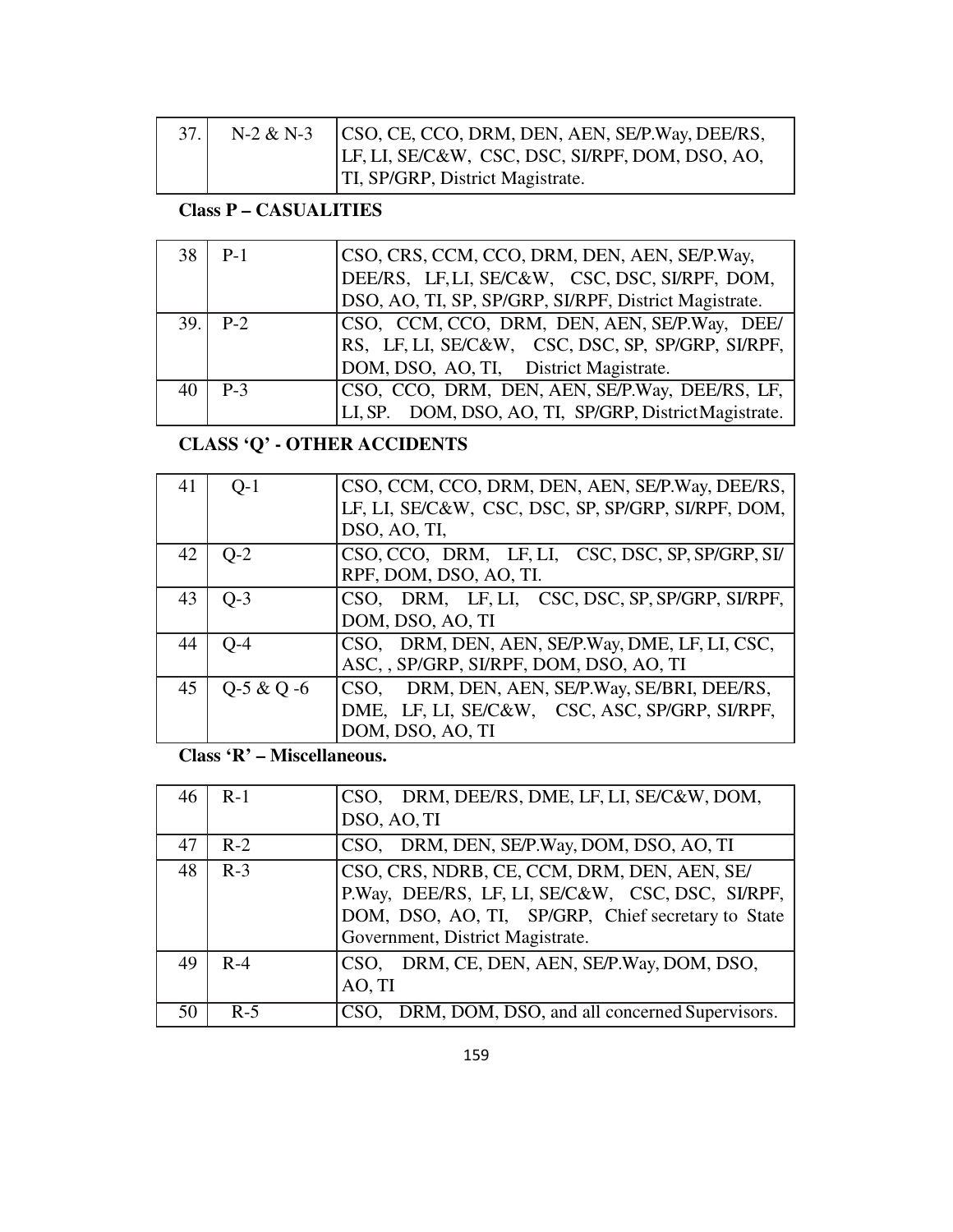Explanation of abbreviations used in Rule 9.14.

- 1. AEN –Assistant Engineer
- 2. AO Area Officer
- 3. ASC Assistant Security Commissioner
- 4. CCM Chief Commercial Manager
- 5. CE Chief Engineer
- 6. CEE Chief Electrical Engineer
- 7. SSE/OHE Sr. Section Engineer/Over Head Equipment
- 8. CMD Chief Medical Director
- 9. CME Chief Mechanical Engineer
- 10. CCI Commercial Inspector
- 11. CRS Commissioner of Railway Safety
- 12. CSC Chief Security Commissioner
- 13. CSO Chief Safety Officer
- 14. SSE/PSI Sr. Section Engineer/Power Supply Installations
- 15. DCM Divisional Commercial Manager
- 16. DEE/OP Divisional Electrical Engineer/Operations
- 17. DEE/RS Divisional Electrical Engineer/Rolling Stock
- 18. DEE/TRD Divisional Electrical Engineer/Traction Distribution
- 19. DEN Divisional Engineer
- 20. DME Divisional Mechanical Engineer
- 21. DOM Divisional Operations Manager
- 22. DSC Divisional Security Commissioner
- 23. DSO Divisional Safety Officer
- 24. DSTE Divisional Signal and Telecommunication Engineer
- 25. DRM Divisional Railway Manager